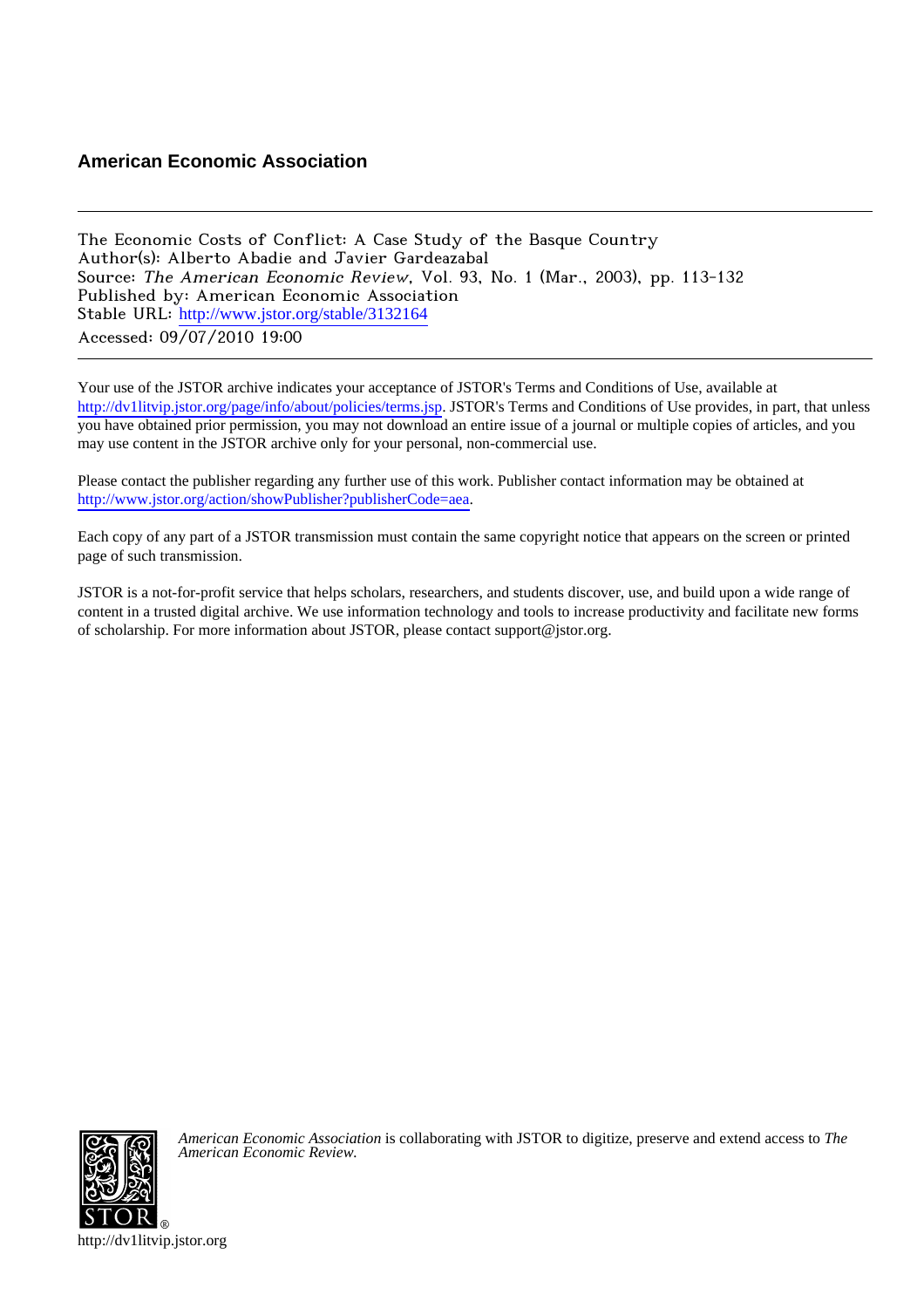# **The Economic Costs of Conflict: A Case Study of the Basque Country**

**By ALBERTO ABADIE AND JAVIER GARDEAZABAL\*** 

**This article investigates the economic effects of conflict, using the terrorist conflict in the Basque Country as a case study. We find that, after the outbreak of terrorism in the late 1960's, per capita GDP in the Basque Country declined about 10 percentage points relative to a synthetic control region without terrorism. In addition, we use the 1998-1999 truce as a natural experiment. We find that stocks of firms with a significant part of their business in the Basque Country showed a positive relative performance when truce became credible, and a negative relative performance at the end of the cease-fire. (JEL D74, G14, P16)** 

**Political instability is believed to have strong adverse effects on economic prosperity. However, to date, the evidence on this matter is scarce, probably because it is difficult to know how economies would have evolved in absence of political conflicts.** 

**This article investigates the economic impact of conflict, using the terrorist conflict in the Basque Country as a case study. The Basque conflict is especially interesting from an economic perspective. At the outset of terrorist activity in the early 1970's, the Basque Country was one of the richest regions in Spain, occupying the third position in per capita GDP (out of 17 regions). In the late 1990's, after 30 years** 

**\* Abadie: John F. Kennedy School of Government, Harvard University, 79 John F. Kennedy Street, Cambridge, MA 02138 (e-mail: alberto abadie@harvard.edu); Gardeazabal: Departamento Fundamentos del Analisis Econ6mico II, Universidad del Pafs Vasco, Avenida Lehendakari Aguirre 83, 48015 Bilbao, Spain (e-mail: jepgamaj@ bs.ehu.es). We thank Josh Angrist, Esther Duflo, Jim**  Heckman, Miguel Hernán, Miguel Angel Martínez, Adolfo **de Motta, Dani Rodrik, Gonzalo Rubio, Emmanuel Saez, Todd Sandler, Jim Stock, Jaume Ventura, Luis Viceira, Richard Zeckhauser, and seminar participants at CEMFI, Chicago, Harvard/MIT, the University of California-Santa Cruz, and the 2001 Summer School on Polarization and Conflict in San Sebastian for helpful comments and discussions. Thanks also go to an anonymous referee for helpful and constructive suggestions. David L6pez-Salido, Mikel Tapia, and Fernando Tusell helped us obtain the financial data. Henry Aray, Francisco Blanch, Sara Piccicuto, and Elena Zoido provided expert research assistance and contributed comments. Gardeazabal thanks the Department of Economics at the University of California-Santa Cruz for its hospitality while part of this work was carried out.** 

**of terrorist and political conflict, the Basque Country had dropped to the sixth position in per capita GDP.1 During that period, terrorist activity by the Basque terrorist organization ETA resulted in almost 800 deaths. Basque entrepreneurs and corporations had been specific targets of violence and extortion (including assassinations, robberies, and kidnappings-for-ransom). Not surprisingly, the economic downturn suffered by the Basque economy during those years has been attributed, at least partially, to the effect of terrorism. However, little research has been carried out to assess the economic effects of the conflict.2** 

**This type of study is difficult. On the one hand, a pure time-series analysis of the severity of terrorism and the evolution of the Basque economy will be contaminated by the economic downturn which Spain suffered during the second half of the 1970's and the first half of the 1980's, at the peak of terrorist activity. On the other hand, at the outset of terrorism, the Basque Country differed from other Spanish regions in characteristics that are thought to be related to potential for economic growth. Therefore, a simple comparison of the evolution of the Basque economy and the economy of the rest of Spain would not only reflect the effect of terrorism but also the effect of pre-terrorism differences in economic growth determinants.** 

**<sup>1</sup> See Fundaci6n BBV (1999).** 

**<sup>2</sup>Notable exceptions are Walter Enders and Todd Sandler (1991, 1996), who study the effects of terrorism on tourism and foreign direct investment in Spain.**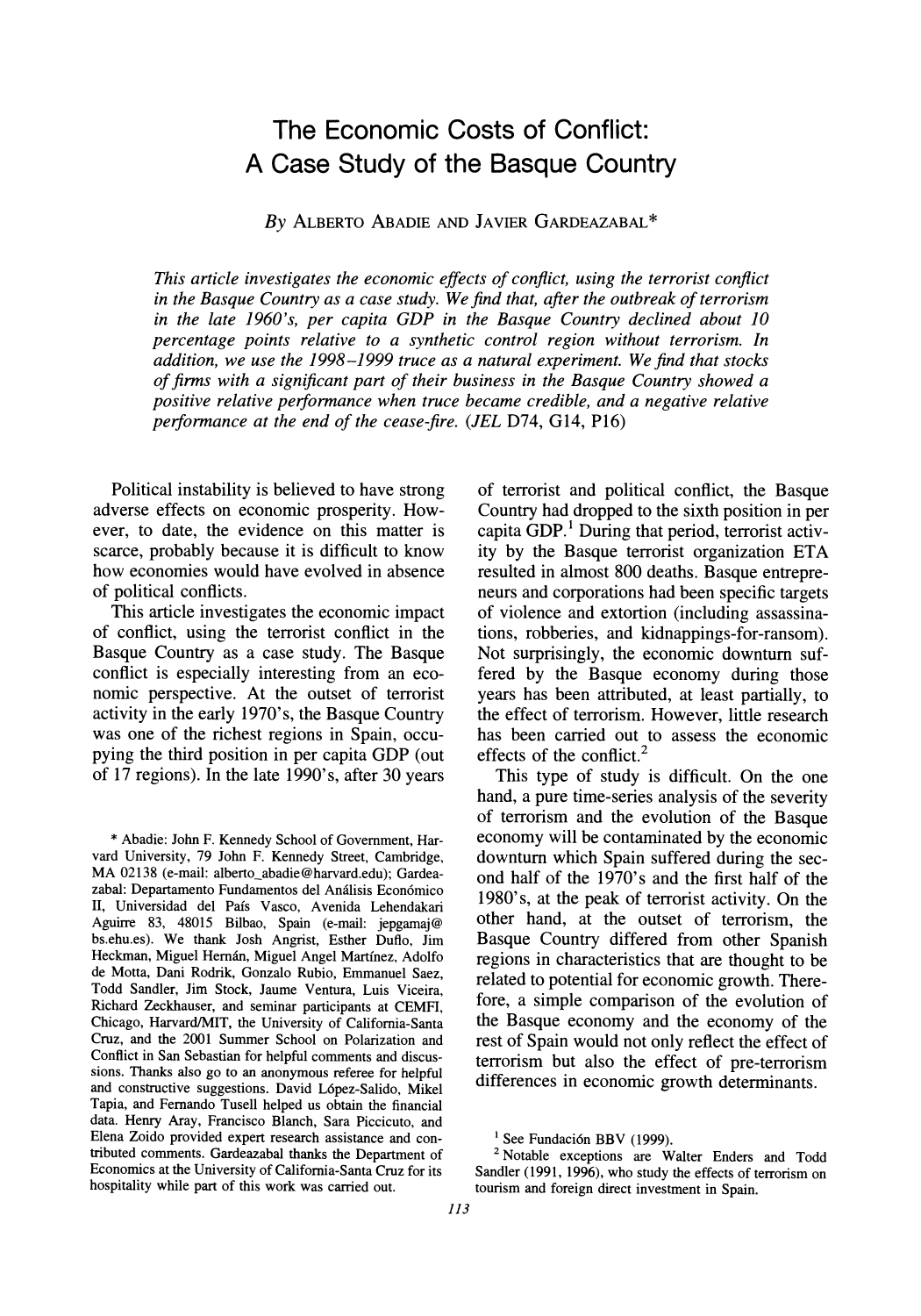**Our analysis rests on two different strategies. First, we use a combination of other Spanish regions to construct a "synthetic" control region which resembles relevant economic characteristics of the Basque Country before the outset of Basque political terrorism in the late 1960's. The subsequent economic evolution of this "counterfactual" Basque Country without terrorism is compared to the actual experience of the Basque Country. We find that, after the outbreak of terrorism, per capita GDP in the Basque Country declined about 10 percentage points relative to the synthetic control region. Moreover, this gap seemed to widen in response to spikes in terrorist activity. The second part of this study uses the unilateral truce declared by ETA in September 1998 as a natural experiment to estimate the effects of the conflict. If the terrorist conflict was perceived to have a negative impact on the Basque economy, stocks of firms with a significant part of their business in the Basque Country should have shown a positive relative performance as the truce became credible, and a negative relative performance at the end of the cease-fire. We find evidence that is consistent with this conjecture using event study methods.** 

**Most of the empirical literature on the effects of political conflict on economic variables have used cross sections of country-level data. Using a cross section of countries, Yiannis P. Venieris and Dipak K. Gupta (1986) and Alberto Alesina and Roberto Perotti (1996) concluded that political instability has a negative effect on investment and savings. Also using a cross section of countries, Robert J. Barro (1991), Paolo Mauro (1995), and Alesina et al. (1996) have argued that political instability has a negative effect on economic growth.3 A potential caveat of this literature is that part of the observed association between political conflict and economic variables across countries is thought to be created by reverse causation, since political instability is not only a cause but also an effect of fluctuations in economic variables.4 Instrumental**  **variables techniques can be used to correct for reverse causation. However, the validity of instruments in cross-country regressions has often been questioned (see, e.g., N. Gregory Mankiw, 1995). Another potential shortcoming of studies based on country-level data is that political conflicts in different countries may be radically different in nature. Such heterogeneity may create problems when comparing the experiences of different countries and interpreting the results (Jonathan Temple, 1999, discusses heterogeneity issues in cross-country regressions).** 

**Case studies, like the one presented in this article, look like the natural avenue to validate or refute the results given by cross-country studies. Heterogeneity issues are circumvented here by focusing on a particular conflict: the terrorist conflict in the Basque Country. In addition, as explained below, the Basque conflict has no direct economic motivation and, in contrast to most other violent conflicts, it does not take place in a region under particularly harsh economic conditions. Consequently, temporal variation in economic prosperity in the Basque Country during the period considered in this study is unlikely to have had a substantial effect on the intensity of terrorist activity, mitigating endogeneity issues.** 

## **I. A Brief History of ETA's Terrorist Activity**

**ETA was founded in 1959 to promote the establishment of an independent Basque state.5 However, it was not until 1968 that ETA claimed its first victim. In fact, ETA did not implement large-scale terrorist activity until the** 

**<sup>3</sup>See also Douglas A. Hibbs (1973), Gupta (1990), John B. Londregan and Keith T. Poole (1990), Jess Benhabib and Aldo Rustichini (1996), and Daron Acemoglu and James A. Robinson (2001) on the relationship between political instability and economic variables.** 

**<sup>4</sup> Conventionally, it has been argued that economic growth promotes political stability. Mancur Olson (1963) has argued,** 

**however, that rapid economic growth produces social dislocation and may cause political unrest. While cross-country studies have shown a positive association between poverty and political conflict (see, e.g., Paul Collier and Anke Hoeffler, 2002), Alan B. Krueger and Jitka Maleckova (2002) provide evidence that, within country, disparities in individual socioeconomic characteristics seem to be unrelated to participation in politically motivated violence.** 

**<sup>5</sup>Basques are spread over the Basque Autonomous Region and Navarra in Spain, and part of the French Atlantic Pyrenees Department. The Basque Autonomous Region in Spain has been, however, the main scenario of the conflict; for the rest of the article, we use the term "the Basque Country" to refer to this region. The Basque Autonomous region is a small region with an area of 7,234 square kilometers (around 1.5 percent of the total area of Spain) and 2.1 million inhabitants in 2000 (around 5.2 percent of the total population of Spain).**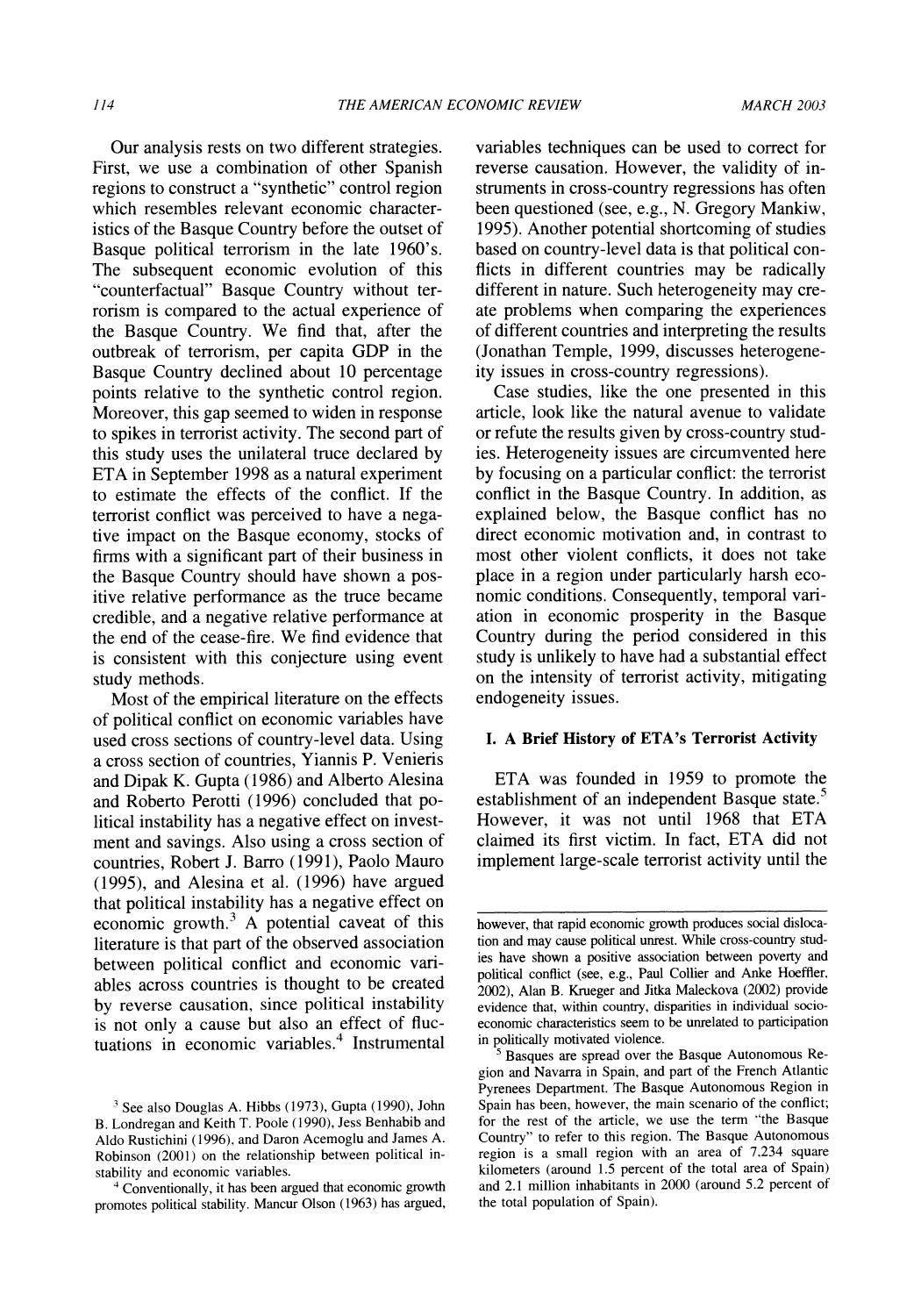| Year | Killings       | Kidnappings    | Event                                                             |
|------|----------------|----------------|-------------------------------------------------------------------|
| 1968 | 2              | 0              | First victim of ETA                                               |
| 1969 | 1              | 0              |                                                                   |
| 1970 | 0              | 1              |                                                                   |
| 1971 | $\overline{0}$ | 0              |                                                                   |
| 1972 | 1              | 1              |                                                                   |
| 1973 | 6              | 1              | ETA kills Franco's Prime<br>Minister Admiral<br>Carrero-Blanco    |
| 1974 | 19             | 0              |                                                                   |
| 1975 | 16             | 0              | Dictator Franco dies                                              |
| 1976 | 17             | 4              |                                                                   |
| 1977 | 11             | 1              | First democratic elections<br>in Spain after Franco's<br>death    |
| 1978 | 67             | 6              | Spanish Constitution<br>approved in referendum                    |
| 1979 | 76             | 13             | Regional Autonomy<br>Statute for the Basque<br>Country approved   |
| 1980 | 92             | 13             |                                                                   |
| 1981 | 30             | 10             | Attempted military coup.<br>Spain joins NATO                      |
| 1982 | 37             | 8              |                                                                   |
| 1983 | 32             | 5              |                                                                   |
| 1984 | 32             | 0              |                                                                   |
| 1985 | 37             | 3              |                                                                   |
| 1986 | 41             | 3              | Spain joins European<br>Community                                 |
| 1987 | 52             | 1              |                                                                   |
| 1988 | 19             | 1              |                                                                   |
| 1989 | 19             | 1              |                                                                   |
| 1990 | 25             | 0              |                                                                   |
| 1991 | 46             | 0              |                                                                   |
| 1992 | 26             | 0              | Barcelona hosts the<br>Summer Olympic<br>Games                    |
| 1993 | 14             | 1              |                                                                   |
| 1994 | 13             | 0              |                                                                   |
| 1995 | 15             | 1              |                                                                   |
| 1996 | 5              | 2              |                                                                   |
| 1997 | 13             | 1              |                                                                   |
| 1998 | 6              | 0              | ETA declares indefinite<br>cease-fire starting on<br>September 18 |
| 1999 | 0              | 0              | ETA announces the end of<br>cease-fire on<br>November 28          |
| 2000 | 23             | $\overline{0}$ |                                                                   |

**TABLE 1-CHRONOLOGY OF ETA's TERRORIST ACTIVITY** 

**TABLE 2-ETA's TERRORIST ACTIVITY, 1968-1997** 

| Deaths:                                  |       |
|------------------------------------------|-------|
| <b>Basque Country</b>                    | 523   |
| Rest of Spain                            | 236   |
| Percentage in the Basque Country         | 68.91 |
| Deaths per million inhabitants per year: |       |
| <b>Basque Country</b>                    | 8.17  |
| Rest of Spain                            | 0.22  |
| Ratio Basque Country/Rest of Spain       | 37.43 |
|                                          |       |

**Notes: Authors' computations from Fundaci6n BBV (1999) and Spanish Ministry of Interior (2002). Five additional deaths in the Basque portion of the French Atlantic Pyrenees Department are not reflected in the table.** 

**iest three years of ETA, 1978-1980, witnessed a total of 235 victims. In subsequent years, the number of killings decreased gradually. On average, during the 1980's, ETA's activity resulted in 39 deaths per year; this figure was reduced to 16 per year during the 1990's. The number of kidnappings during the sample period was smaller than the number of killings but evolved similarly. In September 1998, ETA declared a total and indefinite cease-fire. The ceasefire lasted approximately 14 months; in November 1999, ETA announced the end of cease-fire. In the year 2000, ETA killed 23 people.** 

**In order to finance its operations, ETA has used kidnappings-for-ransom, extortion, and (less frequently) robberies. The main targets of such money-raising activities have been Basque entrepreneurs, who have since begun to abandon the Basque Country in large numbers in order to escape extortion or abduction by the terrorist group. In addition, the terrorist conflict has been frequently cited as a deterrence for domestic and foreign direct investment in the Basque Country (see, e.g., The Economist, November 25, 2000).** 

**Finally, although terrorist attacks have occurred in almost all Spanish regions, most of ETA's violent activity has been concentrated in the Basque Country. Table 2 reports deaths and deaths per million inhabitants per year caused by ETA for the period 1968-1997. Almost 70 percent of the deaths caused by ETA in Spain during 1968-1997 occurred in the Basque Country.6 This comparison becomes even more** 

**mid-1970's. Table 1 shows the number of killings and kidnappings from 1968 to 2000. ETA's terrorist activity was low before 1973 with no more than two victims in any given year. The death toll increased sharply during the mid-1970's, with an average of almost 16 victims per year in the period of 1974-1977. The blood-**

**Source: Spanish Ministry of Interior (2002).** 

**<sup>6</sup> In addition, five killings have been attributed to ETA during the same period in the Basque portion of the French Atlantic Pyrenees Department.**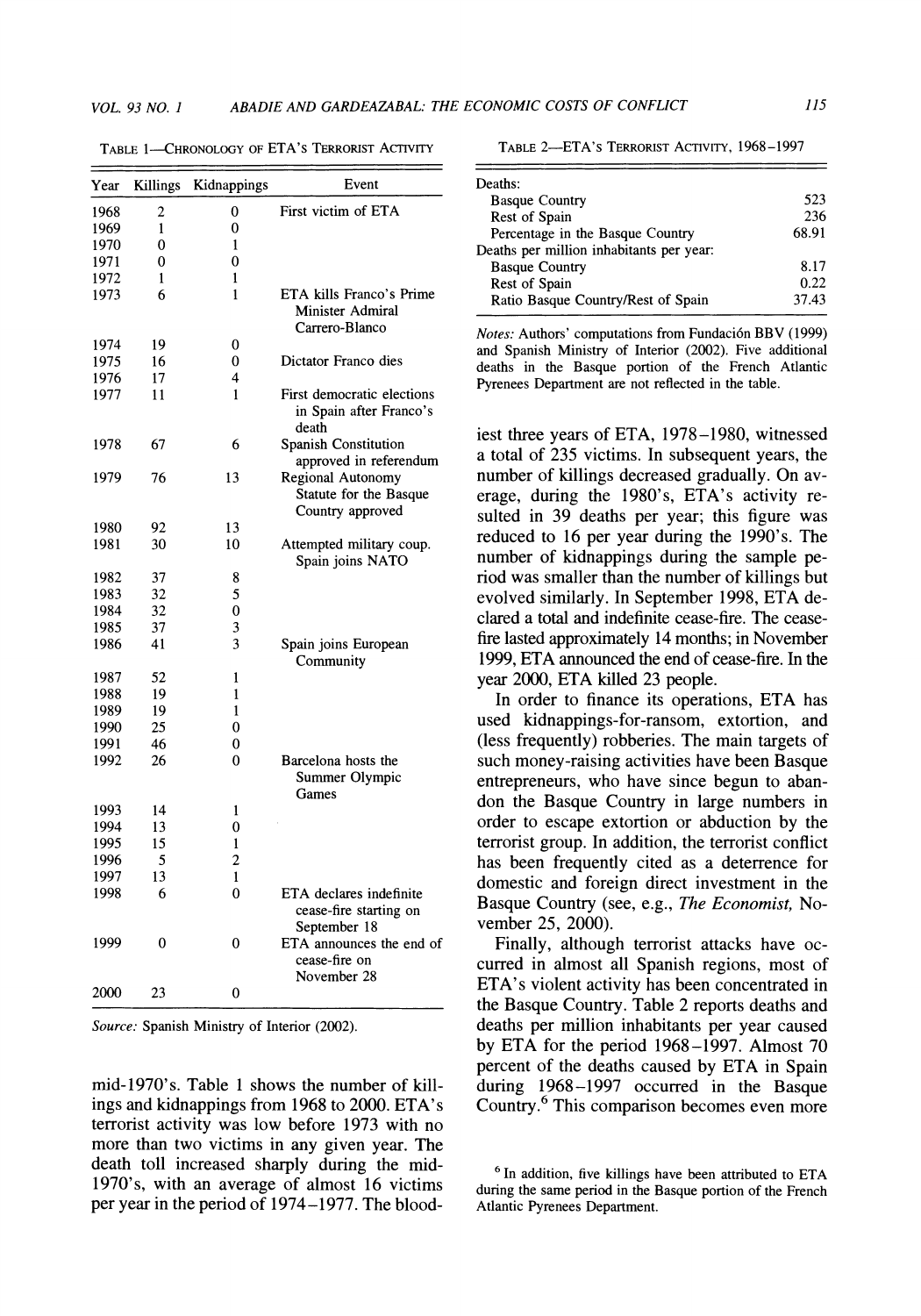|                                            | <b>Basque Country</b><br>(1) | Spain<br>(2) | "Synthetic"<br><b>Basque Country</b><br>(3) |
|--------------------------------------------|------------------------------|--------------|---------------------------------------------|
| Real per capita GDP <sup>a</sup>           | 5.285.46                     | 3.633.25     | 5,270.80                                    |
| Investment ratio (percentage) <sup>b</sup> | 24.65                        | 21.79        | 21.58                                       |
| Population density <sup>c</sup>            | 246.89                       | 66.34        | 196.28                                      |
| Sectoral shares (percentage) $d$           |                              |              |                                             |
| Agriculture, forestry, and fishing         | 6.84                         | 16.34        | 6.18                                        |
| Energy and water                           | 4.11                         | 4.32         | 2.76                                        |
| Industry                                   | 45.08                        | 26.60        | 37.64                                       |
| Construction and engineering               | 6.15                         | 7.25         | 6.96                                        |
| Marketable services                        | 33.75                        | 38.53        | 41.10                                       |
| Nonmarketable services                     | 4.07                         | 6.97         | 5.37                                        |
| Human capital (percentage) <sup>e</sup>    |                              |              |                                             |
| <b>Illiterates</b>                         | 3.32                         | 11.66        | 7.65                                        |
| Primary or without studies                 | 85.97                        | 80.15        | 82.33                                       |
| High school                                | 7.46                         | 5.49         | 6.92                                        |
| More than high school                      | 3.26                         | 2.70         | 3.10                                        |

**TABLE 3-PRE-TERRORISM CHARACTERISTICS, 1960's** 

Sources: Authors' computations from Matilde Mas et al. (1998) and Fundación BBV (1999).

**<sup>a</sup>1986 USD, average for 1960-1969.** 

**<sup>b</sup>Gross Total Investment/GDP, average for 1964-1969.** 

**c Persons per square kilometer, 1969.** 

**<sup>d</sup>Percentages over total production, 1961-1969.** 

**e Percentages over working-age population, 1964-1969.** 

**striking once the figures are expressed in per capita terms to reflect relative exposure to terrorism. During the period 1968-1997, ETA's activity in the Basque Country, measured as the number of deaths per inhabitant per year, was 37 times as large as in the rest of Spain.7** 

## **II. Using Other Spanish Regions to Construct a "Synthetic" Basque Country Without Terrorism**

### **A. Analytical Methods and Main Results**

**The goal of this section is to assess the impact that terrorism has had on economic growth for the Basque Country. Table 3, in columns (1) and (2), reports values of some variables typically associ**ated with growth potential<sup>8</sup> for the Basque Coun**try and Spain for the immediate pre-terrorism years. During the 1960's, relative to the whole country, the Basque Country had higher per capita income, higher investment ratio (investment/production), was more densely populated, had a higher percentage of industrial production, and a**  **better educated labor force. As a result, a simple comparison of the economic performance of the Basque Country and the rest of Spain during the terrorism years may not only reflect the impact of terrorism, but also other pre-terrorism differences which affected subsequent economic growth.** 

**We approach this problem by comparing the economic evolution of the Basque Country during the terrorist era with that of a weighted combination of other Spanish regions chosen to resemble the characteristics of the Basque Country before terrorism. We conceptualize such a weighted average of other Spanish regions as a "synthetic" Basque Country without terrorism, against which we can compare the actual Basque Country with terrorism. Let J be the number of available control regions (the 16 Spanish regions other than the Basque Coun**try), and  $\mathbf{W} = (w_1, \dots, w_J)'$  a  $(J \times 1)$  vector **of nonnegative weights which sum to one. The**  scalar  $w_i$  ( $j = 1, ..., J$ ) represents the weight **of region j in the synthetic Basque Country. Each different value for W produces a different synthetic Basque Country, and therefore the choice of a valid subset of control regions is embedded in the choice of the weights W.** 

**As said above, the weights are chosen so that the synthetic Basque country most closely re-**

**<sup>7</sup>See also Mark Kurlansky (1999) and CNN (2001) for additional background information on the Basque conflict.** 

**<sup>8</sup>See, e.g., Barro and Xavier Sala-i-Martin (1995).**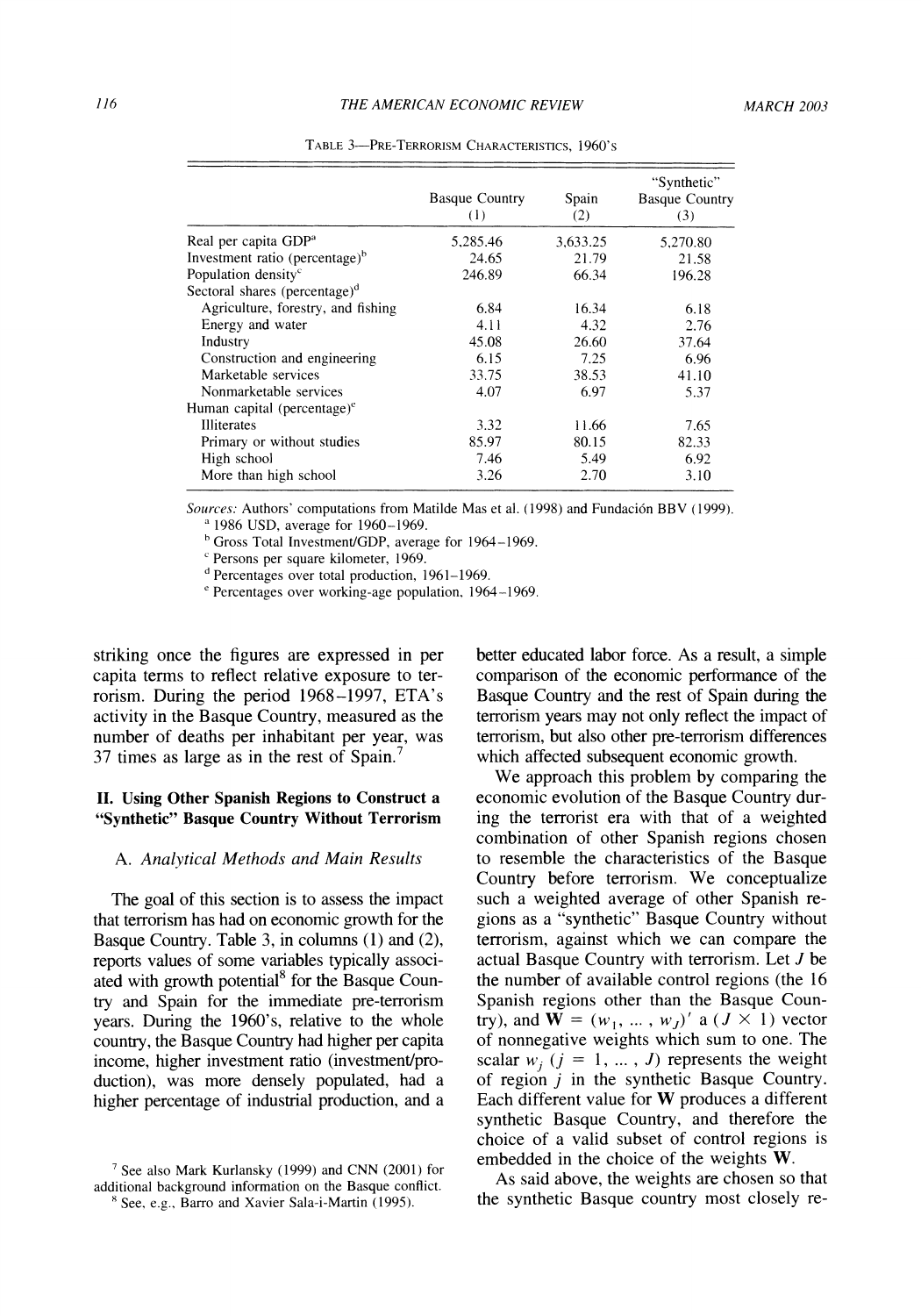sembles the actual one before terrorism. Let  $X_1$ be a  $(K \times 1)$  vector of pre-terrorism values of **K economic growth predictors for the Basque Country [i.e., those values in Table 3, column**  (1)]. Let  $X_0$  be a  $(K \times J)$  matrix which contains **the values of the same variables for the J possible control regions. Let V be a diagonal matrix with nonnegative components. The values of the diagonal elements of V reflect the relative importance of the different growth predictors. The vector of weights W\* is chosen to mini**mize  $(X_1 - X_0 W)'V(X_1 - X_0 W)$  subject to  $w_i \ge 0$   $(i = 1, 2, ..., J)$  and  $w_1 + \cdots + w_J = 1$ . **The vector W\* defines the combination of nonterrorism control regions which best resembled the Basque Country in economic growth determinants at the outset of terrorism.9** 

**Since W\* depends on V there is something to be said about the choice of V. Arguably, the choice of V could be subjective, reflecting our previous knowledge about the relative importance of each particular growth predictor. Here, we adopt a more eclectic method, choosing V such that the real per capita GDP path for the Basque Country during the 1960's is best reproduced by the resulting synthetic Basque Country (see Appendix B for details).** 

**The optimal weights, W\*, are positive for two regions, Catalonia and Madrid, with values 0.8508 and 0.1492 respectively, and take value zero for the other potential controls. The selection of Catalonia and Madrid by our procedure as controls for the Basque Country is not unexpected, since a visual inspection of the data reveals that the values of the pre-terrorism characteristics for these two regions are comparable to the values of the pre-terrorism characteristics for the Basque Country.10 Column (3) of Table** 

**<sup>10</sup>Like the Basque Country, relative to the rest of Spain during the 1960's, Catalonia and Madrid had higher levels of per capita income, population density, and human capital.**  **3 reports growth predictors for the synthetic Basque Country before terrorism:**  $X_1^* = X_0 W^*$ . **These figures give an indication of how well the weighted combination of control regions reproduces the values of growth predictors for Basque Country before terrorism. As expected, the synthetic Basque Country looks comparable to the actual one, although some growth determinants cannot be perfectly fitted. In particular, during the 1960's, the Basque Country was the Spanish region with the highest industrial share as a percentage of total production. Therefore, a convex combination of other Spanish regions cannot perfectly reproduce the Basque sectoral shares before terrorism.** 

Let  $Y_1$  be a ( $T \times 1$ ) vector whose elements **are the values of real per capita GDP for the**  Basque Country during T time periods. Let Y<sub>0</sub> be a  $(T \times J)$  matrix which contains the values **of the same variables for the control regions. Our goal is to approximate the per capita GDP path that the Basque Country would have experienced in the absence of terrorism. This counterfactual per capita GDP path is calculated as the per capita GDP of the synthetic Basque**  Country,  $Y_1^* = Y_0 W^*$ .

Figure 1 plots  $Y_1$  and  $Y_1^*$  for the period **1955-1997. The Basque Country and the synthetic control behave similarly until 1975. From 1975, when ETA's terrorist activity becomes a**  large-scale phenomenon,  $Y_1$  and  $Y_1^*$  diverge; **the Basque Country per capita GDP takes values up to around 12 percent below those of the synthetic control. The gap in per capita GDP seems to decrease at the end of the period, taking values around 8 or 9 percent in 1995- 1997. Overall, Figure 1 suggests a 10-percent loss in per capita GDP due to terrorism for the 1980's and 1990's.** 

**Statistical inference on the effect of terrorism on the economy can now be carried out by looking at the relationship between the per capita GDP gap (synthetic vs. actual Basque Country) and the intensity of terrorism in the Basque Country during the sample period. Since production factors are fixed in the short run, we** 

**<sup>9</sup> This approach is closely related to statistical matching methods for observational studies (see, e.g., Paul R. Rosenbaum, 1995). The reason to restrict the weights in W to be nonnegative and sum to one is to prevent extrapolation outside the support of the growth predictors for the control regions. Without this restriction (and if all the diagonal elements of V**  are positive),  $X_1$  would be perfectly fitted as long as the rank of  $X_0$  is equal to K, irrespectively of how distant is  $X_1$  from the elements of  $X_0$ . When the weights in W are restricted to be nonnegative and sum to one,  $X_1$  cannot be perfectly fitted in general even if the rank of  $X_0$  is equal to K. In this case,  $X_1$  will **be perfectly fitted only if it lies in the "support" (convex hull) of the growth predictors for the control regions.** 

**In addition, Catalonia and the Basque Country were the two Spanish regions with highest shares of industrial production. As a robustness exercise, we checked that small perturbations to V do not alter the results substantively, even when they occasionally produce small positive weights for regions other than Catalonia and Madrid.**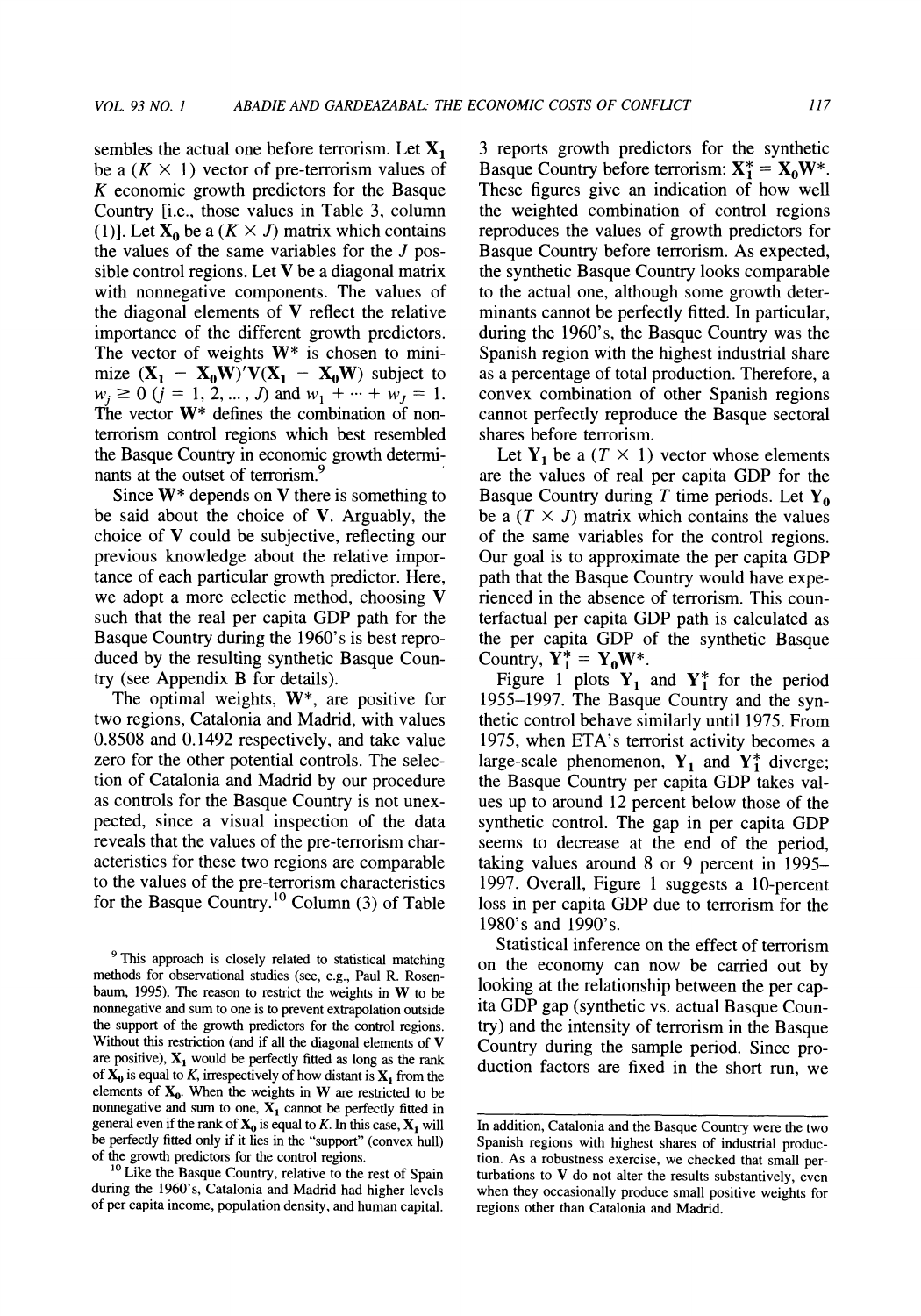

**FIGURE 2. TERRORIST ACTIVITY AND ESTIMATED GAP** 

expect terrorism to have a lagged negative ef-<br>for deaths caused by terrorist actions (used as a<br>fect on per capita GDP. In Figure 2, we plotted proxy for overall terrorist activity). As ex**age of Basque per capita GDP, and the number followed by increases in the amplitude of the** 

fect on per capita GDP. In Figure 2, we plotted proxy for overall terrorist activity). As ex-<br>the per capita GDP gap,  $Y_1 - Y_1^*$ , as a percent-<br>pected, spikes in terrorist activity seem to be the per capita GDP gap,  $Y_1 - Y_1^*$ , as a percent- pected, spikes in terrorist activity seem to be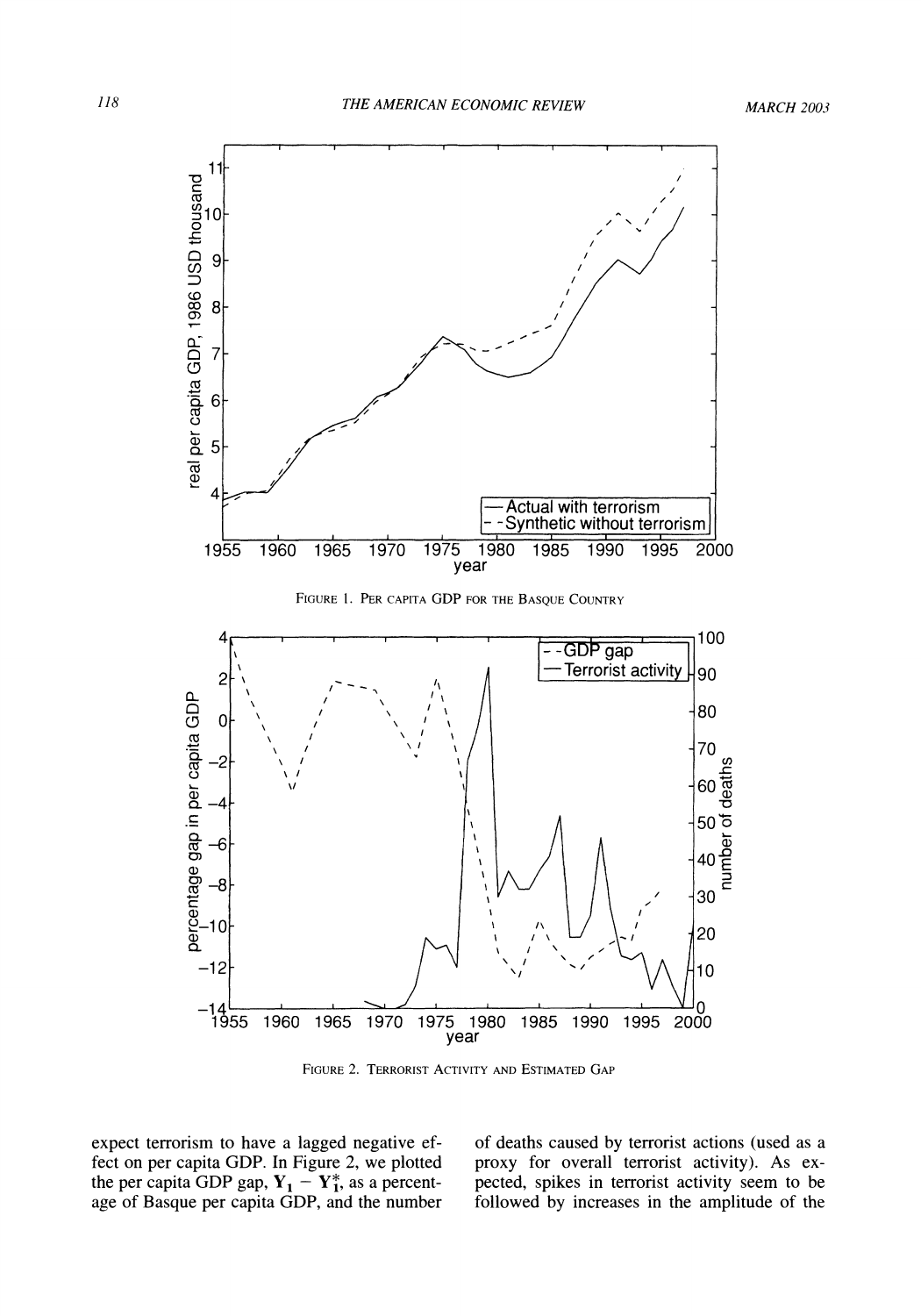

**FIGURE 3. IMPULSE-RESPONSE FUNCTION FOR TERRORISM ON PER CAPITA GDP GAP AND 95-PERCENT CONFIDENCE INTERVALS** 

**percentage GDP gap. This pattern is confirmed by Figure 3 which shows the estimated impulseresponse function of terrorism on the GDP gap, along with 95-percent confidence intervals. The impulse-response function shows the estimated contemporaneous and lagged response of the gap to an increase of terrorist activity, proxied by an increase of one unit in the number of victims." The estimated effect of terrorism on the GDP gap is negative for every time lag, it is maximal after two to three years, and it decreases monotonically (in absolute value) after that. The confidence intervals for the lagged responses do not contain zero until the eleventh lag. Terrorist activity explains the GDP gap almost perfectly (see last row of Table B1 in Appendix B), and it does so in a way that is consistent with our previous beliefs about the lagged impact of terrorism on output.** 

## **B. A "Placebo Study"**

**Of course, a question remains about whether the gap shown in Figure 1 truly responds to the**  **effect of terrorism or is merely an artifact of the inability of our analysis to reproduce the growth path for the Basque Country in the absence of terrorism. To address this question we performed a "placebo study," applying the method that we used to compute the gap for the Basque Country to a "nonterrorism region" (a region other than the Basque Country). The idea is to compare the economic evolution of a region similar to the Basque Country, but without high levels of terrorist activity, to the economic evolution of its synthetic version, also without high levels of terrorism. The purpose is to assess whether the gap observed for the Basque Country may have been created by factors other than terrorism.** 

**To conduct this "placebo" study we chose Catalonia which was the region with the largest weight in the synthetic control for the Basque Country. In addition to being the region most similar to the Basque Country before terrorism in economic growth determinants (as measured using our methods), Catalonia resembles the Basque Country in many characteristics, some of which are not directly measured in our data.**  In particular, at the end of Franco's dictatorship, **both the Basque Country and Catalonia were highly industrialized regions, and both had historical demands for self-governance, which led to the first two regional autonomy statutes of the post-Franco era in 1979. Since then, autonomy statutes have been granted to the rest of Spanish regions; however, Catalonia and the Basque Country have always been among the regions with the highest degree of political autonomy. While in both regions large fractions of the population have traditionally demanded higher levels of self-governance, Catalonia never experienced a large-scale outbreak of political terrorism.** 

**Figure 4 shows the actual real per capita GDP path for Catalonia and the one implied by a "synthetic Catalonia" constructed as a weighted combination of other Spanish regions (excluding the Basque Country) as explained above. The weighted combination of Spanish regions reproduces per capita GDP for Catalonia with high accuracy up to the late 1980's. During 1990-1997 Catalonia outperformed the synthetic control by around 4 percent in per capita GDP. This gap does not come as a surprise if we consider the heavy investments and economic expansion that Catalonia experienced during that period as a result of the 1992 Summer Olympic Games hosted in Barcelona. Since** 

<sup>&</sup>lt;sup>11</sup> In other words, the impulse-response function in Fig**ure 3 plots the dynamic multipliers of terrorism on the gap. This function was estimated using an autoregressive distributed lag model assuming no feedback effects between the gap and terrorism (see, e.g., Andrew C. Harvey, 1990). Polynomial distributed lag models were used as an alternative specification, to check the robustness of our results. Estimates based on polynomial distributed lag models produced virtually identical results. See Appendix B for details on the estimation of the impulse-response function and confidence intervals.**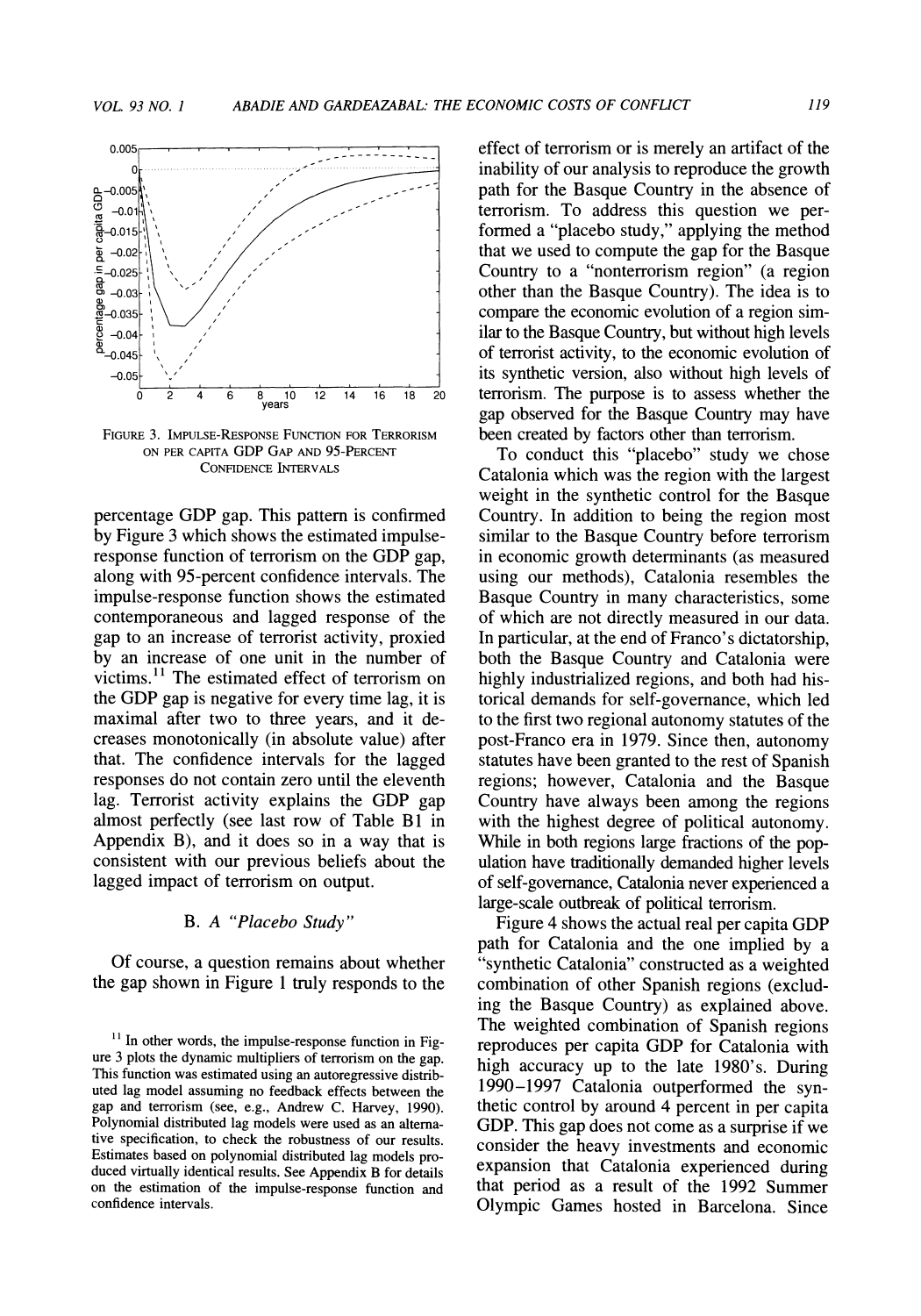

**FIGURE 4. A "PLACEBO STUDY," PER CAPITA GDP FOR CATALONIA** 

**Catalonia is the main contributor to the synthetic control for the Basque Country, an abnormally high level of per capita GDP for Catalonia during the 1990's may artificially widen the GDP gap for the Basque Country in Figure 1. Therefore, our placebo study suggests that, while per capita GDP for Catalonia can be reasonably well reproduced by our techniques, the catch-up in per capita GDP for the Basque Country during the 1990's (relative to the synthetic control region) may have been more pronounced than what Figure 1 indicates.** 

#### **C. Discussion**

**As noted earlier, the Basque Country has been the main scenario of the terrorist conflict. However, ETA has also operated in other Spanish regions. Even though there is no indication that entrepreneurs have abandoned Spain as a result of the terrorist threat, Basque terrorism might have imposed a negative reputational externality on other Spanish regions, and foreign investment might have chosen alternative destinations with no terrorist conflicts. If it is in fact the case that the Basque terrorist conflict has had a negative economic effect on other Spanish regions, this effect is arguably weaker than the**  **economic effect of terrorism on the Basque Country. To the extent that the regions which form the synthetic control might have been economically hurt by the conflict, our estimated GDP gap would provide a lower bound on the economic effect of terrorism on the Basque Country economy. On the other hand, the conflict may have diverted investment from the Basque Country to other Spanish regions, artificially increasing the magnitude of the gap. However, since the size of the synthetic Basque Country is much larger than the actual Basque Country, this type of bias is arguably small.12 In the next section we show evidence that support the view that the effect of the conflict was small outside the Basque Country.** 

**A more important criticism of the analysis in this section is that, as long as the synthetic control cannot reproduce exactly the characteristics of the Basque Country before terrorism, the GDP gap may have been created by differ-**

<sup>&</sup>lt;sup>12</sup> For the 1964-1975 period, GDP for the synthetic **region was 2.5 times larger than GDP for the Basque Country; this figure increased to more than 3 during the terrorism era. Furthermore, investment diverted to regions other than those in the synthetic Basque Country does not affect the validity of our analysis.**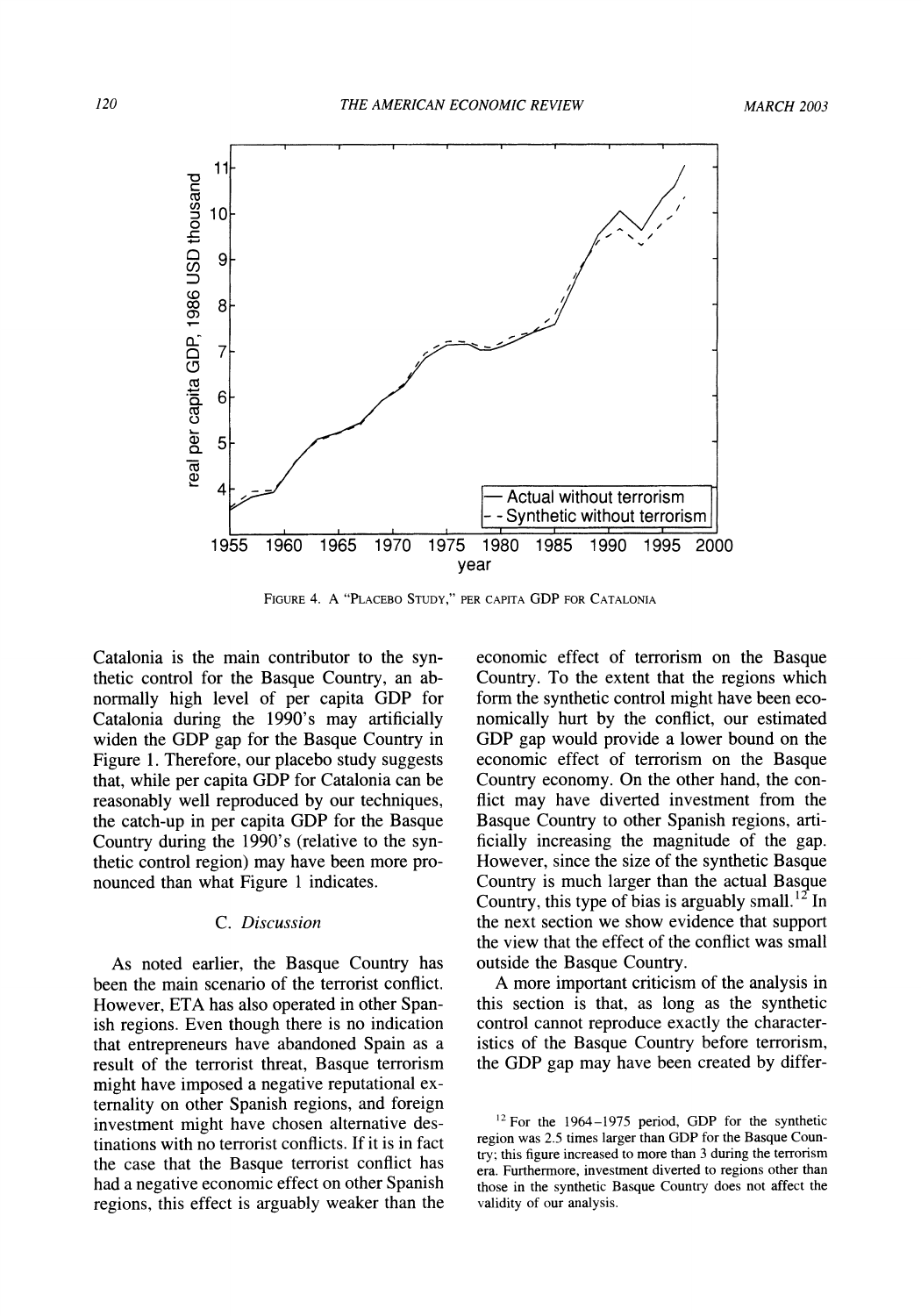**ences in growth predictors between the Basque Country and the synthetic control before terrorism [columns (1) and (3) in Table 3], or by other differences not reflected in our data. In particular, it might be argued that the GDP gap was caused by the higher industrial concentration in the Basque Country in the pre-terrorism years, since terrorism developed during a period of industrial decline, when many industrial plants closed. In fact, the industrial share of GDP declined 17 percentage points (from 45 percent to 28 percent) for the Basque Country during the 1964-1993 period. The industrial share of the GDP decreased 15 percentage points (from 38 percent to 23 percent) for the synthetic control during the same period. Notwithstanding the potential importance of this criticism, we believe that differences in industrial decline between the Basque Country and the synthetic control cannot fully explain the GDP gap between the two regions during the 1980's and 1990's. As discussed earlier, the GDP gap seems to respond to the intensity of the terrorist activity in the Basque Country. Such association is consistent with the interpretation that the gap was caused by terrorism, and would be left unexplained under the alternative explanation that the gap was generated by a more pronounced industrial decline in the Basque Country.13** 

**Figure 5 graphs population series for the Basque Country, the synthetic control and Spain (the series are normalized to 100 in 1964). The population of the Basque Country and the synthetic control grew at similar rates during the late 1960's and the early and the mid-1970's, well above the rate for the whole country. In the late 1970's and early 1980's the patterns of the series changed dramatically; population growth decelerated for the synthetic Basque Country and Spain, and became negative for the Basque Country. The results on the per capita GDP gap** 



**FIGURE 5. POPULATION** 

**presented in this section do not reflect this relative population loss in the Basque Country. Once the population dynamics are considered, the gap in per capita GDP documented in this section becomes even more striking.** 

**Finally, it is worth noticing that the results in this section are consistent with the findings in Barro and Sala-i-Martin (1995, page 399, Figure 11.8), who document an atypically low growth rate for the Basque Country during the period 1950-1999 relative to other European regions.** 

## **III. Using ETA's 1998-1999 Truce as a Natural Experiment**

## **A. Analytical Methods and Main Results**

**On September 16, 1998, ETA announced a cease-fire (starting on September 18, 1998). Fourteen months later, on November 28, 1999, ETA announced the end of the truce. Table 4 presents a chronology of some of the most important events related to the truce. Anecdotal evidence suggests that the truce was not perceived as credible from the beginning (note, for example, the Spanish government's reaction to the announcement of the cease-fire in Table 4, event number 4). In fact, ETA had declared other cease-fires in the past, but none of them lasted more than three months; the previous one, in 1996, had only lasted one week.14 Peace** 

**<sup>13</sup>The connections between the oil crisis and the decline of industrial centers in Europe during the 1970's and the 1980's has been noted by Derek H. Aldcroft (1993) and others. To check that the association between the intensity of terrorism and the gap does not arise artificially from a differential effect of the oil crisis in the Basque Country, we repeated the impulse-response analysis including contemporaneous and lagged values of oil prices as additional exogenous variables. The coefficients on the oil prices variables were not statistically significant and their inclusion left the estimated impulse-response function for terrorist activity on the gap virtually unchanged.** 

**<sup>14</sup>The announcement of the cease-fire was preceded by a joint declaration subscribed by the main Basque nationalist parties calling for the end of violence and the start of**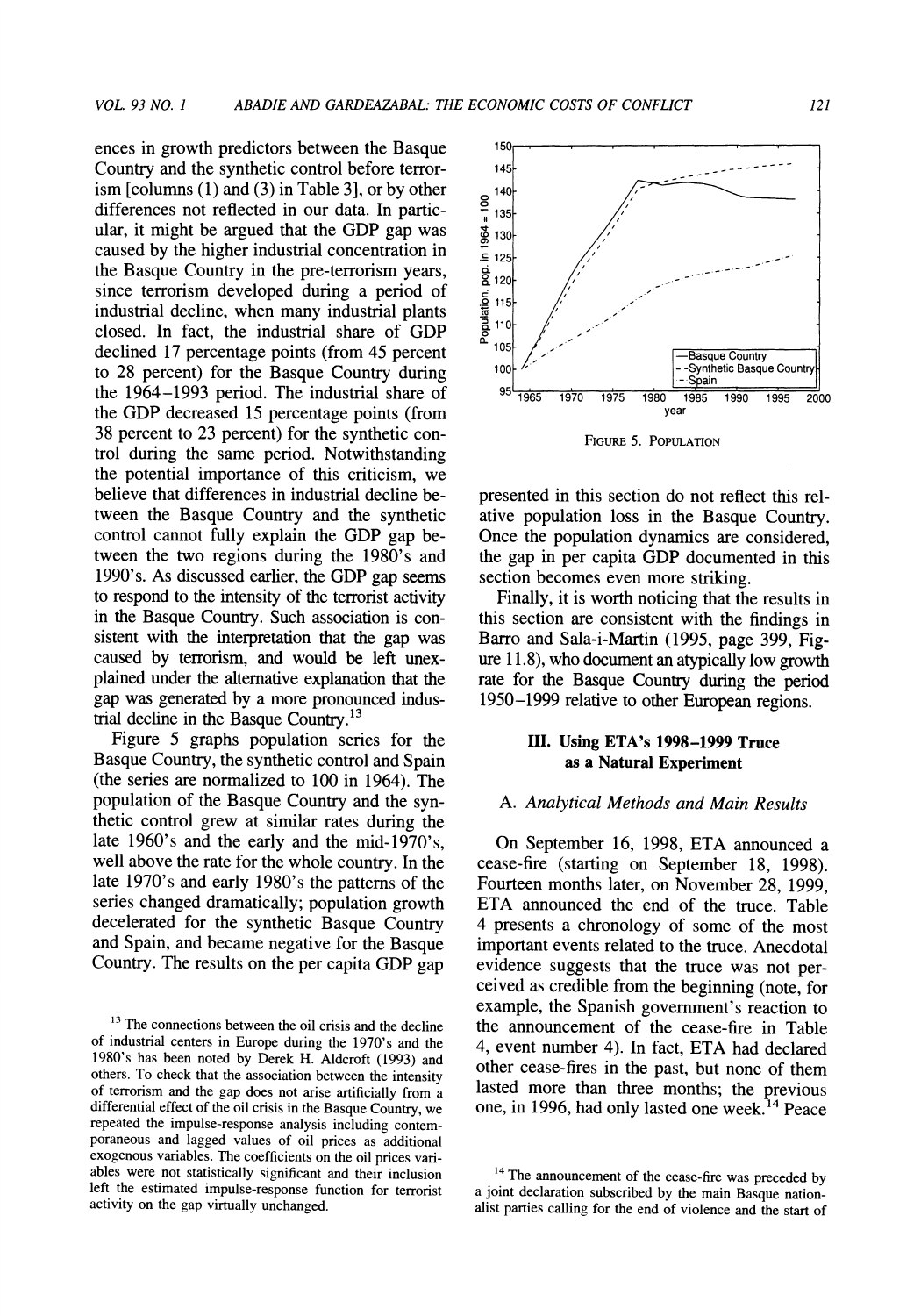| Number         | Date               | Event                                                                                                                                                                                                                        |
|----------------|--------------------|------------------------------------------------------------------------------------------------------------------------------------------------------------------------------------------------------------------------------|
|                | September 12, 1998 | Basque nationalist parties (including ETA's political wing) sign joint declaration<br>calling for the end of violence and the start of political negotiations with the<br>Spanish government on issues regarding sovereignty |
| $\overline{2}$ | September 15, 1998 | Spanish Minister of Interior says the government expects "fake truce" by ETA<br>intended to regroup and gain popular support                                                                                                 |
| 3              | September 16, 1998 | ETA calls cease-fire starting on September 18                                                                                                                                                                                |
| 4              | September 17, 1998 | Spanish government expresses "profound skepticism" about the truce and<br>advises caution                                                                                                                                    |
| 5              | October 2, 1998    | Spanish Prime Minister says ETA has yet to prove its commitment to peace, but<br>promises changes in policy towards incarcerated ETA activists if peace<br>consolidates                                                      |
| 6              | October 24, 1998   | ETA leaders say cease-fire is "firm and serious" in BBC TV broadcast                                                                                                                                                         |
|                | November 3, 1998   | Spanish government says it has authorized exploratory contacts with ETA in<br>order to assess ETA's commitment to maintain cease-fire                                                                                        |
| 8              | February 24, 1999  | ETA's communique pledges to maintain cease-fire and alludes to a new<br>"hopeful climate"                                                                                                                                    |
| 9              | May 16, 1999       | ETA says it has maintained contacts with Spanish government                                                                                                                                                                  |
| 10             | June 2, 1999       | Spanish government confirms conversations with ETA                                                                                                                                                                           |
| 11             | August 25, 1999    | Spanish Prime Minister says that contacts with ETA have been interrupted                                                                                                                                                     |
| 12             | August 26, 1999    | ETA confirms that the peace process is paralyzed                                                                                                                                                                             |
| 13             | August 28, 1999    | ETA's communique states that the peace process has reached a "critical stage"<br>in which it is either concluded "or else it will rot"                                                                                       |
| 14             | November 28, 1999  | ETA announces the end of cease-fire                                                                                                                                                                                          |

**TABLE 4-CHRONOLOGY OF THE TRUCE** 

**prospects became more realistic as time passed without terrorist actions and the Spanish government confirmed contacts with ETA. Three months before the end of the truce the situation deteriorated as the Spanish government announced that the process was paralyzed.** 

**If financial markets are efficient, asset prices should reflect all available information and, thus, react only to new information. Therefore, if the terrorist conflict was perceived to have a negative impact on the Basque economy, Basque stocks (stocks of firms with a significant part of their business in the Basque Country) should have shown a positive performance relative to non-Basque stocks (stocks of firms without a significant part of their business in the Basque Country) as the truce became credible. Similarly, Basque stocks should have performed poorly, relative to non-Basque stocks, at the end of the truce. In this section, we use the method of event study to explore these questions.** 

**A challenge with this exercise is that there is no obvious way to classify stocks into the Basque/ non-Basque categories. A classification that relies solely on companies' registered addresses seems problematic. Registered addresses are sometimes chosen for historic, convenience, or tax-related reasons and do not necessarily imply that the company has an important presence in the area. Unfortunately, data on geographical location of firms' activities are rarely available. To solve this problem we adopted a simple and direct approach. Since what is relevant for our event study is which companies were perceived by the markets as carrying a significant part of their business in the Basque Country, we asked a group of market analysts at a certain Basque financial institution to produce this classification for us. We used this information to divide stocks into Basque stocks and non-Basque stocks. Again, the idea is to label firms which have a large part of their business in the Basque Country as Basque stocks, even if they are not located in the Basque Country. All other firms with little exposure in the Basque Country were labeled as non-Basque stocks.15** 

**We collected series of daily stock returns** 

**political negotiation (event 1 in Table 4). This declaration and the subsequent announcement of the truce were interpreted by many nonsubscribing parties as maneuvers of Basque nationalist parties to create a united front to pursue independence.** 

**<sup>15</sup>The list of Basque and non-Basque stocks used for the analysis is provided in Appendix B, Table B2.**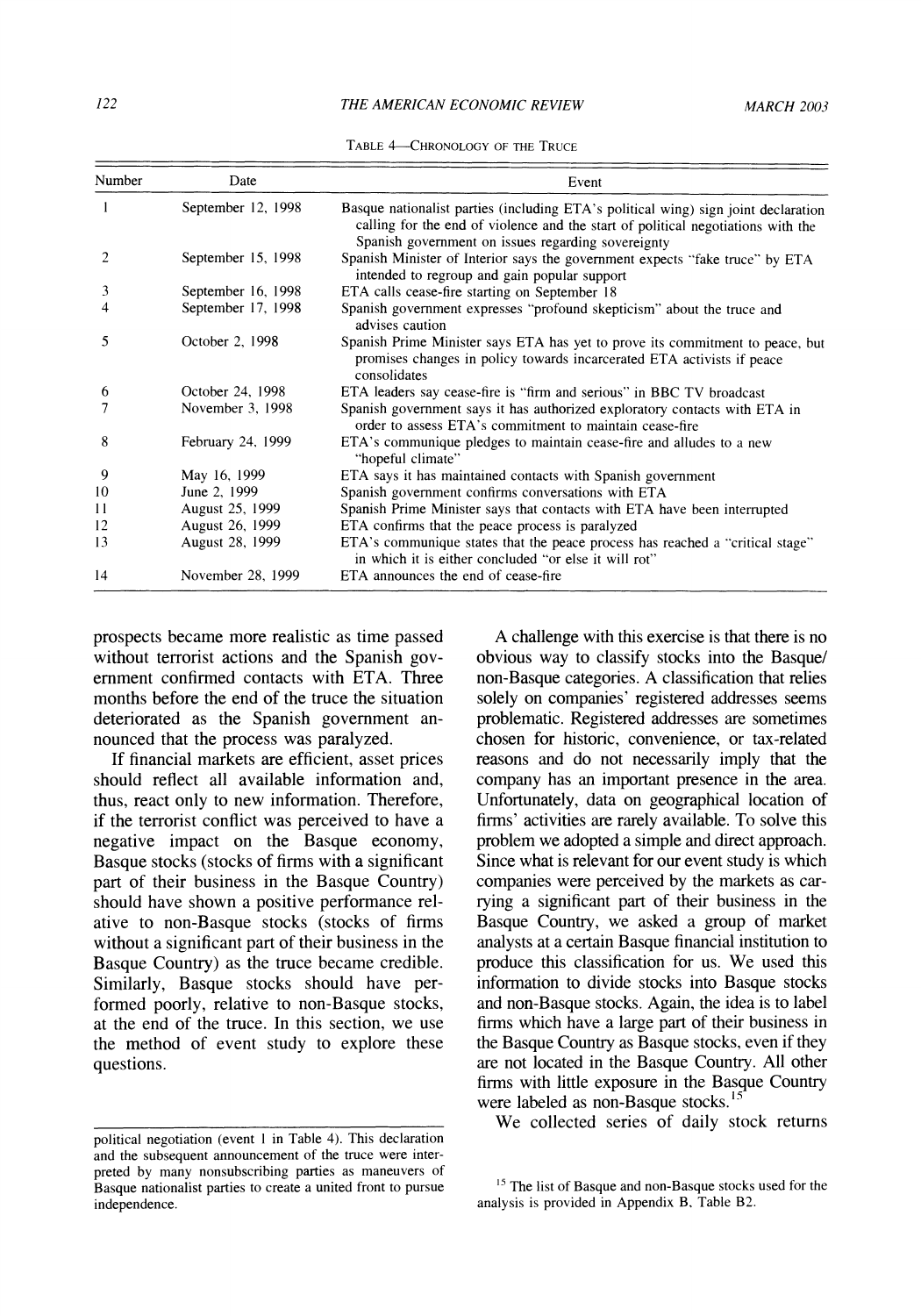|      |                                      |                                                                                                                                                  | Non-                                                                                                                                                    |                                                                                                                                                                              |
|------|--------------------------------------|--------------------------------------------------------------------------------------------------------------------------------------------------|---------------------------------------------------------------------------------------------------------------------------------------------------------|------------------------------------------------------------------------------------------------------------------------------------------------------------------------------|
|      |                                      | <b>Basque</b>                                                                                                                                    | <b>Basque</b>                                                                                                                                           | All                                                                                                                                                                          |
|      |                                      | 14                                                                                                                                               | 59                                                                                                                                                      | 73                                                                                                                                                                           |
|      |                                      |                                                                                                                                                  |                                                                                                                                                         |                                                                                                                                                                              |
|      |                                      |                                                                                                                                                  |                                                                                                                                                         | 0.11                                                                                                                                                                         |
|      |                                      |                                                                                                                                                  |                                                                                                                                                         | 1,695.00                                                                                                                                                                     |
|      |                                      |                                                                                                                                                  |                                                                                                                                                         | 4.091.61                                                                                                                                                                     |
|      | Min                                  |                                                                                                                                                  |                                                                                                                                                         | 17.01                                                                                                                                                                        |
|      | Max                                  | 1,531.68                                                                                                                                         |                                                                                                                                                         | 26,778.68                                                                                                                                                                    |
| 1999 | Mean                                 | 478.70                                                                                                                                           | 2,948.63                                                                                                                                                | 2.474.94                                                                                                                                                                     |
|      | S.D.                                 | 348.46                                                                                                                                           | 7,105.34                                                                                                                                                | 6,453.67                                                                                                                                                                     |
|      | Min                                  | 104.56                                                                                                                                           | 15.88                                                                                                                                                   | 15.88                                                                                                                                                                        |
|      | Max                                  | 1,244.64                                                                                                                                         | 45,347.23                                                                                                                                               | 45.347.23                                                                                                                                                                    |
|      |                                      | 371.43                                                                                                                                           | 3,346.84                                                                                                                                                | 2,776.21                                                                                                                                                                     |
|      |                                      | 406.43                                                                                                                                           |                                                                                                                                                         | 10,216.72                                                                                                                                                                    |
|      |                                      |                                                                                                                                                  | 9.12                                                                                                                                                    | 9.12                                                                                                                                                                         |
|      |                                      |                                                                                                                                                  |                                                                                                                                                         | 81,292.33                                                                                                                                                                    |
|      |                                      |                                                                                                                                                  |                                                                                                                                                         | 0.58                                                                                                                                                                         |
|      |                                      |                                                                                                                                                  |                                                                                                                                                         | 0.36                                                                                                                                                                         |
|      |                                      |                                                                                                                                                  |                                                                                                                                                         | 0.09                                                                                                                                                                         |
|      |                                      |                                                                                                                                                  |                                                                                                                                                         | 1.80                                                                                                                                                                         |
|      |                                      |                                                                                                                                                  |                                                                                                                                                         | 0.54                                                                                                                                                                         |
|      |                                      |                                                                                                                                                  |                                                                                                                                                         | 0.36                                                                                                                                                                         |
|      |                                      |                                                                                                                                                  |                                                                                                                                                         | 0.07                                                                                                                                                                         |
|      |                                      |                                                                                                                                                  |                                                                                                                                                         | 2.28                                                                                                                                                                         |
|      |                                      |                                                                                                                                                  |                                                                                                                                                         | 0.71                                                                                                                                                                         |
|      |                                      |                                                                                                                                                  |                                                                                                                                                         | 0.44                                                                                                                                                                         |
|      |                                      |                                                                                                                                                  |                                                                                                                                                         | 0.08                                                                                                                                                                         |
|      |                                      |                                                                                                                                                  |                                                                                                                                                         | 2.26                                                                                                                                                                         |
|      | 1998<br>2000<br>1998<br>1999<br>2000 | Fraction<br>Mean<br>S.D.<br>Mean<br>S.D.<br>Min<br>Max<br>Mean<br>S.D.<br>Min<br>Max<br>Mean<br>S.D.<br>Min<br>Max<br>Mean<br>S.D.<br>Min<br>Max | 0.57<br>412.28<br>362.84<br>117.66<br>56.20<br>1,656.38<br>0.68<br>0.43<br>0.20<br>1.65<br>0.72<br>0.55<br>0.14<br>2.28<br>0.86<br>0.46<br>0.30<br>1.70 | 0.00<br>1.999.37<br>4,501.26<br>17.01<br>26,778.68<br>11,305.43<br>81,292.33<br>0.55<br>0.34<br>0.09<br>1.80<br>0.50<br>0.29<br>0.07<br>1.38<br>0.68<br>0.43<br>0.08<br>2.26 |

**TABLE 5-DESCRIPTIVE STATISTICS** 

**Source: Authors' computations from Madrid Stock Exchange online data (http://www.bolsamadrid.es). Size values in millions of United States dollars. Size and book-to-market figures are for the beginning of the indicated year (last trading day of the previous year). S.D. means standard deviation.** 

**for 1998, 1999, and 2000 and constructed two buy-and-hold portfolios: one composed of 14 Basque stocks and the other composed of 59 non-Basque stocks (see Appendix B for details on selection of stocks for our sample and construction of portfolios). Buy-and-hold portfolios represent the portfolio of a passive investor who constructed a value-weighted Basque or non-Basque portfolio at the beginning of our sample period.16** 

**Table 5 contains descriptive statistics for our sample. Fifty-seven percent of the firms that compose our Basque portfolio have registered addresses in the Basque Country, while none of the non-Basque firms are registered in the Basque Country. On average, Basque firms are** 

**smaller and have a higher book-to-market ratio.17** 

**In contrast with more conventional event study settings, where most of the information is revealed during short event windows, the informational content of the truce evolved gradually during a 14-month period. Therefore, to study the effect of the truce it is important to control for long-run risk factors in stock returns. Fama and French (1993) have identified three common risk factors in stock returns, which compose the often-called Fama-French Three-Factor Model:** 

**<sup>16</sup>The strategy of constructing portfolios of firms exposed and not exposed to certain risks is often used in event studies. See, for instance, Bong Chan Kho et al. (2000).** 

**<sup>17</sup>Size is the market value of all outstanding shares of a common stock. The book-to-market ratio is the ratio of the book value of a stock to its market value. Size and the book-to-market ratio have been shown to explain crosssectional variation in average stock returns (see, e.g., Eugene F. Fama and Kenneth R. French, 1992).**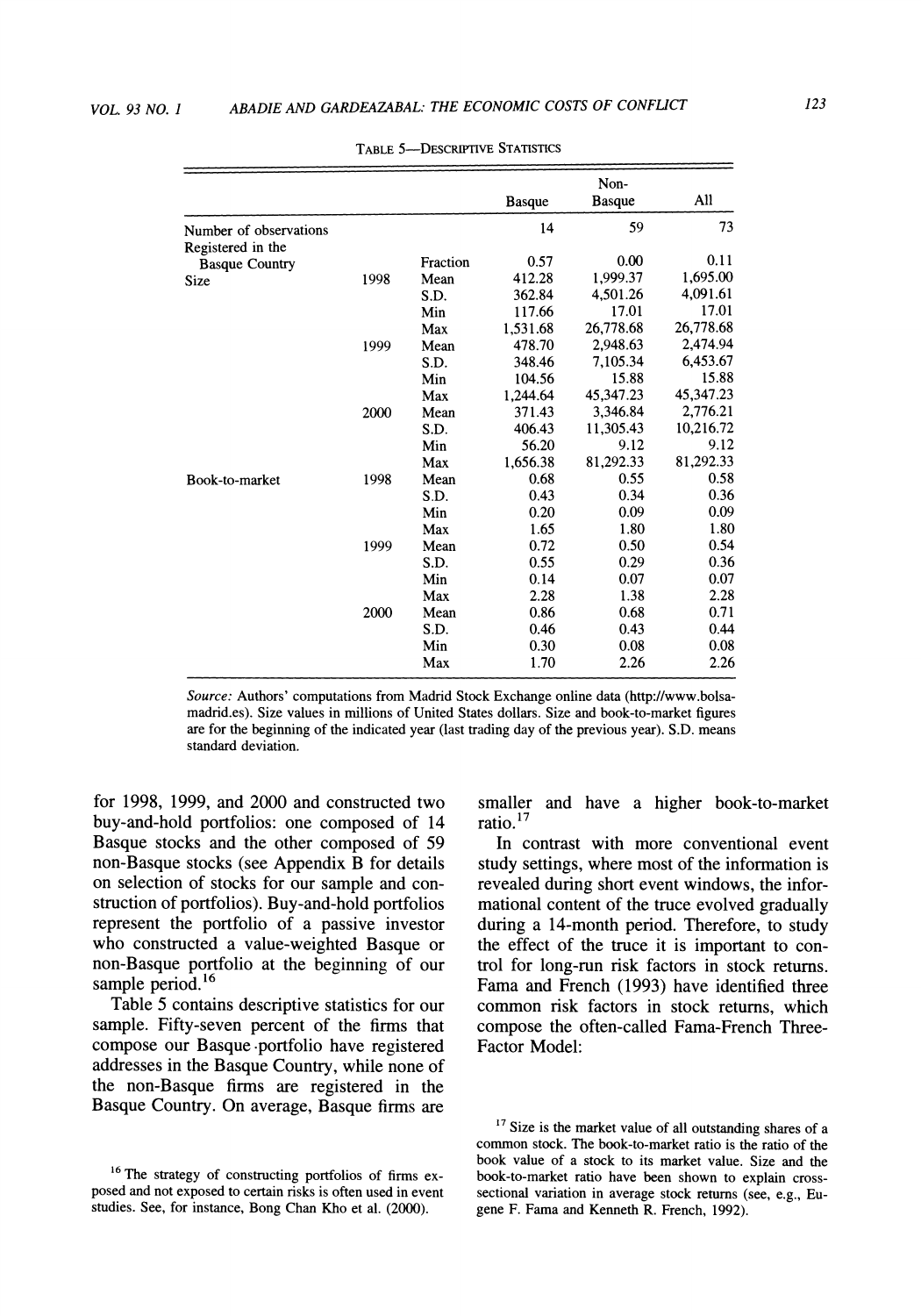|                 | <b>Basque</b><br>(1) | Non-Basque<br>(2) | <b>Basque</b><br>(3) | Non-Basque<br>(4) | Difference<br>$(3)-(4)$ |
|-----------------|----------------------|-------------------|----------------------|-------------------|-------------------------|
| Constant        | $-0.0004$            | 0.0001            | $-0.0004$            | 0.0001            | $-0.0005$               |
|                 | (0.0003)             | (0.0002)          | (0.0003)             | (0.0002)          | (0.0003)                |
| $R^m$           | 0.6824               | 0.8103            | 0.6739               | 0.8096            | $-0.1357$               |
|                 | (0.0361)             | (0.0184)          | (0.0366)             | (0.0186)          | (0.0346)                |
| <b>SMB</b>      | 0.3755               | $-0.2253$         | 0.3657               | $-0.2260$         | 0.5917                  |
|                 | (0.0461)             | (0.0234)          | (0.0464)             | (0.0235)          | (0.0445)                |
| <b>HML</b>      | 0.2510               | $-0.1418$         | 0.2553               | $-0.1411$         | 0.3964                  |
|                 | (0.0399)             | (0.0207)          | (0.0400)             | (0.0207)          | (0.0382)                |
| Good News       |                      |                   | 0.0049               | 0.0005            | 0.0044                  |
|                 |                      |                   | (0.0021)             | (0.0009)          | (0.0022)                |
| <b>Bad News</b> |                      |                   | $-0.0017$            | 0.0001            | $-0.0018$               |
|                 |                      |                   | (0.0008)             | (0.0004)          | (0.0009)                |
| $R^2$           | 0.4891               | 0.9107            | 0.4966               | 0.9107            | 0.5499                  |

TABLE 6-PORTFOLIO REGRESSIONS, FAMA-FRENCH THREE-FACTOR MODEL

**Notes: Heteroskedasticity-robust standard errors are in parentheses. The sample period consists of 747 trading sessions for 1998-2000.** 

(1) 
$$
R'_t = \alpha^j + \beta_1^j R''_t + \beta_2^j SMB_t
$$

$$
+ \beta_3 H M L_t + A R_t^j.
$$

For the case studied here,  $R_t^j$  is the excess return **(over the risk-free rate) on a buy-and-hold port**folio of  $j =$  Basque, non-Basque stocks on day  $t, R_t^m$  is the excess return on the market portfolio at time  $t$ ,  $SMB_t$  ("small minus big") is the **difference between the returns of portfolios composed by small and big size stocks at time t,**  and  $HML_t$  ("high minus low") is the difference **between the returns of portfolios composed by high and low book-to-market stocks at time t.** 

 $R_t^m$  represents the usual market factor in stock returns, while  $SMB_t$  and  $HML_t$  are meant to **capture risk factors related to size and book-to**market equity, respectively. The residual, AR<sup>j</sup>, **is a zero mean abnormal portfolio return not explained by common risk factors.18** 

**Columns (1) and (2) of Table 6 report the results of fitting equation (1) by ordinary least squares (OLS) to the Basque and non-Basque**  portfolios. The coefficients on  $R_t^m$ ,  $SMB_t$ , and

 $HML_t$  are all significant. The coefficients on  $R_t^m$ **are positive in both cases, whereas the coeffi**cients on  $SMB_t$  and  $HML_t$  have positive signs **for the Basque portfolio and negative signs for the non-Basque portfolio.19 The residuals of the regressions are the estimated abnormal returns on the Basque and non-Basque portfolios. Abnormal returns are now suited for comparison, as they are adjusted for known risk factors. However, abnormal returns are too noisy to be visually instructive. In order to visually inspect the difference in performance of the two portfolios, abnormal returns are customarily aggregated through time. We calculate cumulative abnormal returns as the compounded abnormal return of a portfolio from the day after the announcement of the truce:** 

(2) 
$$
CAR_t^j = \left( \prod_{s=1}^t \{1 + AR_s^j\} \right) - 1.
$$

**Figure 6 graphs cumulative abnormal returns for the Basque and non-Basque portfolios from the announcement of the truce to the end of 1999 (the dashed vertical line around the end of** 

**<sup>18</sup> See the influential article by Fama and French (1993) and Appendix B for more information about the definition and construction of these variables. Fama and French (1993) and John D. Lyon et al. (1999) discuss the use of the Fama-French Three-Factor Model to calculate longrun abnormal returns in event studies. In particular, Fama and French (1993) have argued that SMB, and HML, absorb the size and book-to-market effects in average stock returns.** 

**<sup>19</sup>As in Fama and French (1993), we expect that returns of portfolios constructed from stocks with small market valuations and high book-to-market ratios (as the Basque portfolio) respond positively to SMB, and HML,, whereas returns of portfolios constructed from stocks with big market valuations and low book-to-market ratios (as the non-Basque portfolio) respond negatively to SMB, and HML,.**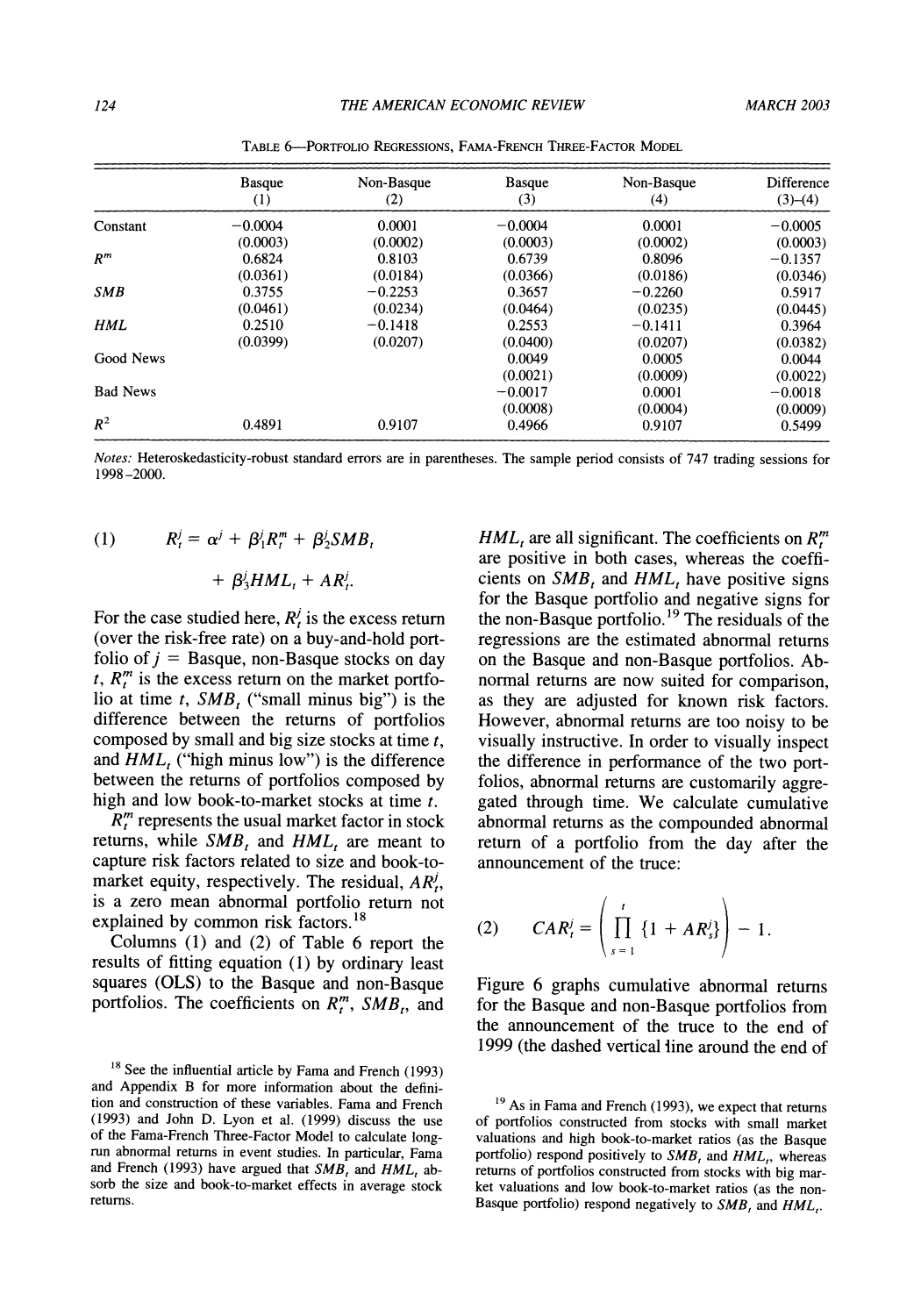

**FIGURE 6. CUMULATIVE ABNORMAL PORTFOLIO RETURNS** 

**November of 1999 represents the end of the truce). The Basque portfolio outperforms the non-Basque portfolio for most of the truce period except at the beginning (when the ceasefire had not gained credibility) and at the end (when the cease-fire lost credibility).** 

**To perform a statistical test on the effect of the truce we added two dummy variables to equation (1). Good News, takes a value of one for the period between the trading sessions after event 5 and event 7 in Table 4, and a value of**  zero otherwise. Bad News, takes a value of one **for the period between the trading sessions after event 11 and event 14 in Table 4, and a value of zero otherwise. The Good News period comprises 22 trading sessions and the Bad News period 66. During the Good News period, the credibility of the truce gained ground, starting with the offer of a revision in the policy towards ETA activists in jail, if peace consolidated, by the Spanish Prime Minister (event number 5), and culminating with the announcement of the authorization of direct contacts with ETA by the Spanish government (event number 7). In contrast, the Bad News period was characterized by the collapse of the peace process, starting with the acknowledgment that contacts had been interrupted, made by the Spanish Prime** 

**Minister (event number 11), and ending with the announcement of the end of the truce by ETA (event number 14). Columns (3) and (4) of Table 6 report the regressions including**  the dummy variables Good News, and Bad News.. The estimated coefficients on the **dummy variables represent average daily abnormal returns during the Good News and Bad News periods for the Basque and non-Basque portfolios. As expected, for the Basque port**folio, the coefficient of Good News, is posi**tive and significant while the coefficient of**  Bad News, is negative and also significant. For **the non-Basque portfolio, the effects are small in magnitude and not statistically different from zero, which supports the view that Basque terrorism has a minor impact on the economy outside the Basque Country. The last column of Table 6 shows the result for the difference regression. The dependent variable for the difference regression is the difference in excess return between the Basque and the non-Basque portfolios. The difference regression can be interpreted as the one that corresponds to the portfolio of a passive investor who takes a long position in Basque stocks and a short position in non-Basque stocks. This regression reflects a positive abnormal performance of**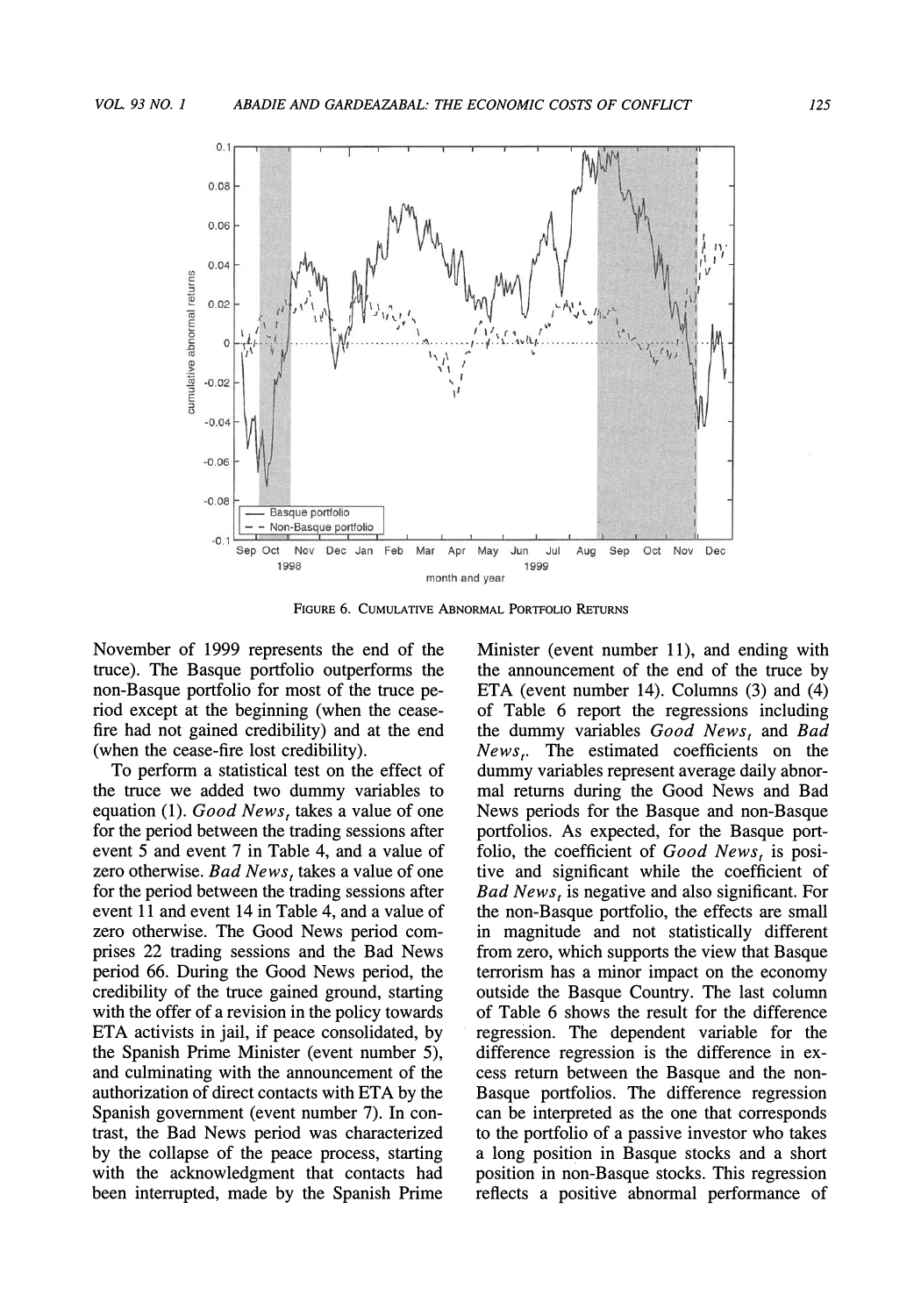**Basque stocks relative to non-Basque stocks during the Good News period and a negative relative performance during the Bad News period.** 

**The performances of the Basque and the non-Basque portfolios during the Good News and Bad News periods can be easily visualized in Figure 6. The first shaded area, around October of 1998, represents the Good News period; the second one, around September to November of 1999, represents the Bad News period. The abnormal gains in value for the Basque portfolio during the Good News period and the losses during the Bad News period are apparent. In contrast, the non-Basque portfolio experienced relatively modest abnormal changes in value during the two periods.** 

#### **B. Discussion**

**Notice that if most of the new information during the Good News and Bad News periods was revealed in certain trading sessions, the analysis in this section would provide conservative inference about the effect of terrorism,**  because the coefficients on the Good News, and Bad News, dummies reflect average abnor**mal returns during these periods. Even so, the**  coefficients on the Good News, and Bad News, dummies are statistically significant at **conventional levels.** 

**To better understand the magnitude of the effects described in this section it is useful to compound the daily effects for the Good News and Bad News periods. Compounding the**  0.0044 coefficient on the  $Good News_t$  dummy **over the 22 trading sessions of the Good News period, we obtain a compounded abnormal return of 10.14 percent for the Basque portfolio relative to the non-Basque portfolio. Analogous**  calculations yield a -11.21-percent com**pounded abnormal return for the Basque portfolio relative to the non-Basque portfolio during the 66 trading sessions of the Bad News period. These are sizable differences which would be difficult to explain unless they are attributed to the differential effect of the truce on Basque and non-Basque stocks.** 

## **C. Alternative Models**

**The Fama-French Three-Factor Model provides a popular empirical framework to estimate long-run normal portfolio returns. However, it** 

**is worth noting that the results in this section do not depend on the adoption of this particular model. Two other models of normal returns, the Market Model and the Constant-Mean-Return Model are perhaps the most common in the event study literature (see John Y. Campbell et al., 1997). These two models can be expressed as special cases of the Fama-French Three-Factor Model:** 

$$
R_t^j = \gamma^j + \lambda^j R_t^m + AR_t^j \quad \text{(Market Model)},
$$

 $R_i^j = \mu^j + AR_i^j$  (Constant-Mean-Return Model),

where  $AR_t^j$  is again a zero mean abnormal return for portfolio *j* and period *t*. Columns  $(1)$ – $(6)$  in **Table 7 report the results of using these two alternative models of abnormal returns in lieu of the Fama-French Three-Factor Model. The Market Model in columns (1)-(3) produces results very similar to those in Table 6. The Constant-Mean-Return Model in columns (4)- (6) is less suitable to study long-run returns because it assumes that expected returns do not vary during the sample period. Using the Constant-Mean-Return Model, the Basque and non-Basque portfolios behave similarly during the Good News period; however, the non-Basque portfolio outperforms the Basque portfolio during the Bad News period.** 

**Although the Fama-French Three-Factor model is perhaps the most widespread multifactor model of portfolio returns, other factors have been proposed in the finance literature to explain stock returns. In particular, factors related to the term premia and the default risk premia ol bonds have been proposed for that purpose (see, e.g., Nai Fu Chen et al., 1986; Fama and French, 1993). The results in Fama and French (1993) show that these type of term and risk structure factors may have explanatory power beyond**  that of  $R_t^m$ ,  $SML_t$ , and  $HML_t$  in a time-series **regression of stock returns. Columns (7)-(9) in Table 7 show the estimated coefficients for the portfolio regressions when two additional fac**tors,  $TERM_t$  and  $DEF_t$ , are included to reflect **the term and default risk premia of bonds, respectively.20 The coefficients of the term and** 

**<sup>20</sup> We constructed TERM, as the difference between the yield on long-term government bonds and the one-month**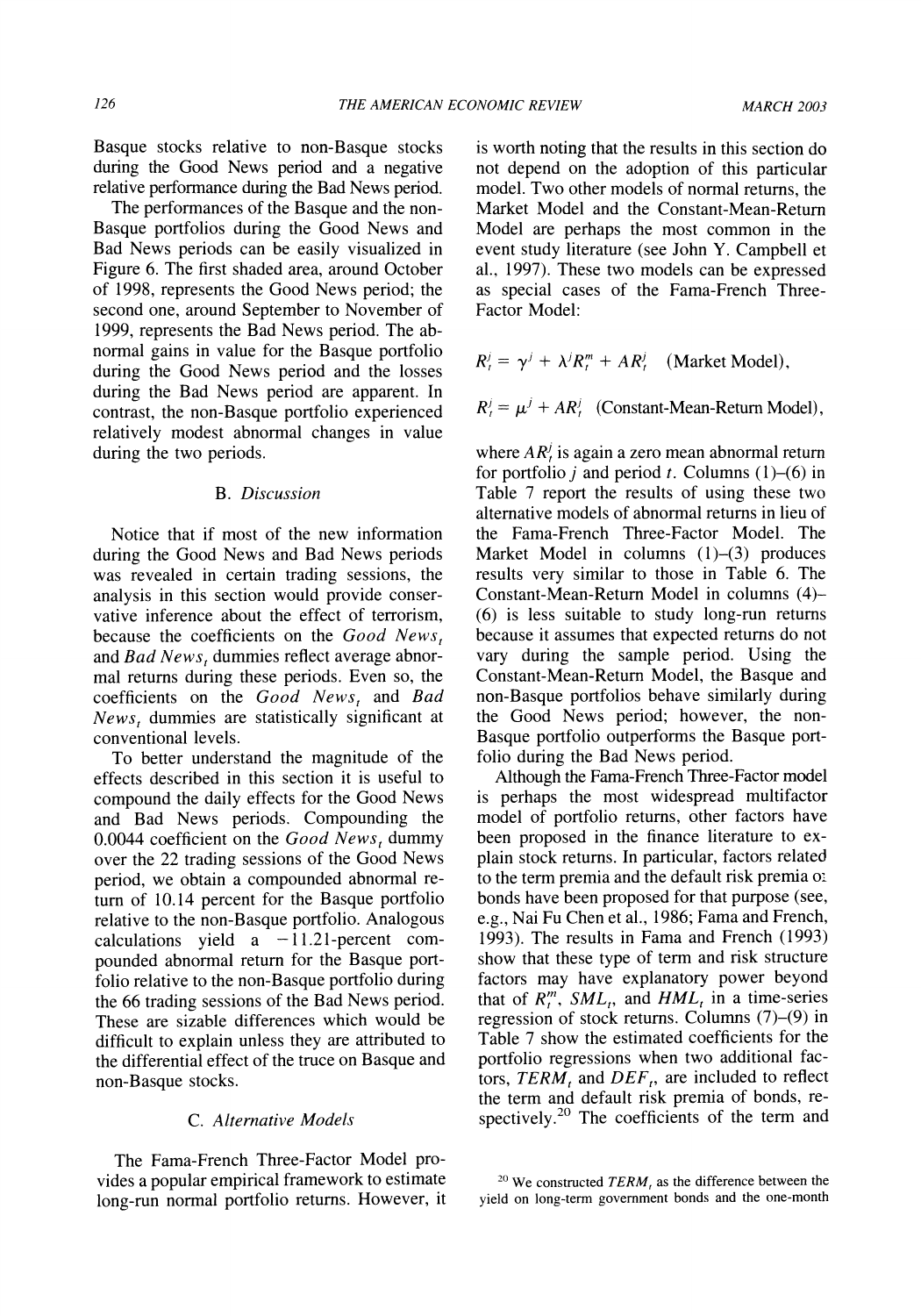|                 | Market Model          |                              |                       | Constant-Mean-Return Model |                              |                       | Fama-French Three-Factor<br>Model plus term and risk<br>structure factors |                       |                       |
|-----------------|-----------------------|------------------------------|-----------------------|----------------------------|------------------------------|-----------------------|---------------------------------------------------------------------------|-----------------------|-----------------------|
|                 | <b>Basque</b><br>(1)  | Non-<br><b>Basque</b><br>(2) | Difference<br>(3)     | <b>Basque</b><br>(4)       | Non-<br><b>Basque</b><br>(5) | Difference<br>(6)     | Basque<br>(7)                                                             | Non-<br>Basque<br>(8) | Difference<br>(9)     |
| Constant        | $-0.0004$<br>(0.0003) | 0.0001<br>(0.0002)           | $-0.0004$<br>(0.0004) | $-0.0003$<br>(0.0004)      | 0.0001<br>(0.0006)           | $-0.0004$<br>(0.0005) | $-0.0006$<br>(0.0009)                                                     | 0.0000<br>(0.0004)    | $-0.0006$<br>(0.0009) |
| $R^m$           | 0.4696<br>(0.0322)    | 0.9312<br>(0.0150)           | $-0.4617$<br>(0.0375) |                            |                              |                       | 0.6726<br>(0.0362)                                                        | 0.8083<br>(0.0187)    | $-0.1356$<br>(0.0345) |
| SMB             |                       |                              |                       |                            |                              |                       | 0.3645<br>(0.0461)                                                        | $-0.2272$<br>(0.0237) | 0.5917<br>(0.0445)    |
| HML             |                       |                              |                       |                            |                              |                       | 0.2553<br>(0.0398)                                                        | $-0.1412$<br>(0.0208) | 0.3964<br>(0.0382)    |
| <b>TERM</b>     |                       |                              |                       |                            |                              |                       | 0.0262<br>(0.0478)                                                        | 0.0247<br>(0.0258)    | 0.0015<br>(0.0452)    |
| <b>DEF</b>      |                       |                              |                       |                            |                              |                       | $-0.0341$<br>(0.1643)                                                     | $-0.0823$<br>(0.0917) | 0.0482<br>(0.1577)    |
| Good News       | 0.0054<br>(0.0023)    | 0.0002<br>(0.0010)           | 0.0052<br>(0.0026)    | 0.0100<br>(0.0033)         | 0.0094<br>(0.0039)           | 0.0006<br>(0.0028)    | 0.0050<br>(0.0022)                                                        | 0.0006<br>(0.0009)    | 0.0044<br>(0.0022)    |
| <b>Bad News</b> | $-0.0021$<br>(0.0008) | 0.0004<br>(0.0005)           | $-0.0025$<br>(0.0009) | $-0.0017$<br>(0.0010)      | 0.0013<br>(0.0015)           | $-0.0030$<br>(0.0012) | $-0.0020$<br>(0.0011)                                                     | $-0.0002$<br>(0.0006) | $-0.0018$<br>(0.0011) |
| $R^2$           | 0.3939                | 0.8887                       | 0.3195                | 0.0257                     | 0.0127                       | 0.0053                | 0.4969                                                                    | 0.9109                | 0.5500                |

**TABLE 7-PORTFOLIO REGRESSIONS, ALTERNATIVE MODELS** 

**Notes: Heteroskedasticity-robust standard errors are in parentheses. The sample period consists of 747 trading sessions for 1998-2000.** 

**risk structure factors are small and not statistically significant. Moreover, the inclusion of the term and risk structure factors in the regression does not change the coefficients and standard**  errors of the Good News, and Bad News, in a **substantive way relative to columns (3)-(5) in**  Table 6, although the coefficient of Bad News, **in the difference regression becomes marginally nonsignificant at conventional levels. Overall, the results of our event study appear to be remarkably robust to the choice of the model of normal portfolio returns.21** 

## **IV. Summary and Conclusions**

**Much has been said about the pernicious effects of political conflict on the economy. However, to date little case study research has been produced on this matter. This article presents evidence of a negative economic impact of the terrorist conflict in the Basque Country. The first part of this study shows a 10-percent average gap between Basque per capita GDP and the per capita GDP of a comparable synthetic region without terrorism which emerges over a period of two decades. Moreover, changes in the per capita GDP gap are shown to be associated with the intensity of terrorist activity. The second part of this study uses the 1998-1999 cease-fire as a natural experiment to measure the effect of the conflict on the market value of a sample of Basque and non-Basque firms. We show that Basque stocks outperformed non-Basque stocks as the truce became credible. At the end of the cease-fire, Basque stocks showed** 

**Treasury bill rate at t. We constructed DEF, as the difference between the yields on long-term corporate bonds and long-term government bonds at t.** 

**<sup>21</sup>Nai Fu Chen et al. (1986) and others have suggested to use innovations in macroeconomic variables as factors explaining stock returns. As a further robustness check, we extended the Fama-French model including as additional factors the unexpected components of macroeconomic announcements. Following Louis K. C. Chan et al. (1998), we proxied the unexpected components of macroeconomic announcements using one-step-ahead forecast errors from ARIMA models, which we reestimated for each macroeconomic announcement. Just like the term and risk structure factors, the factors related to macroeconomic announce-**

**ments were not significant and did not change the coefficients of interest in any meaningful way.**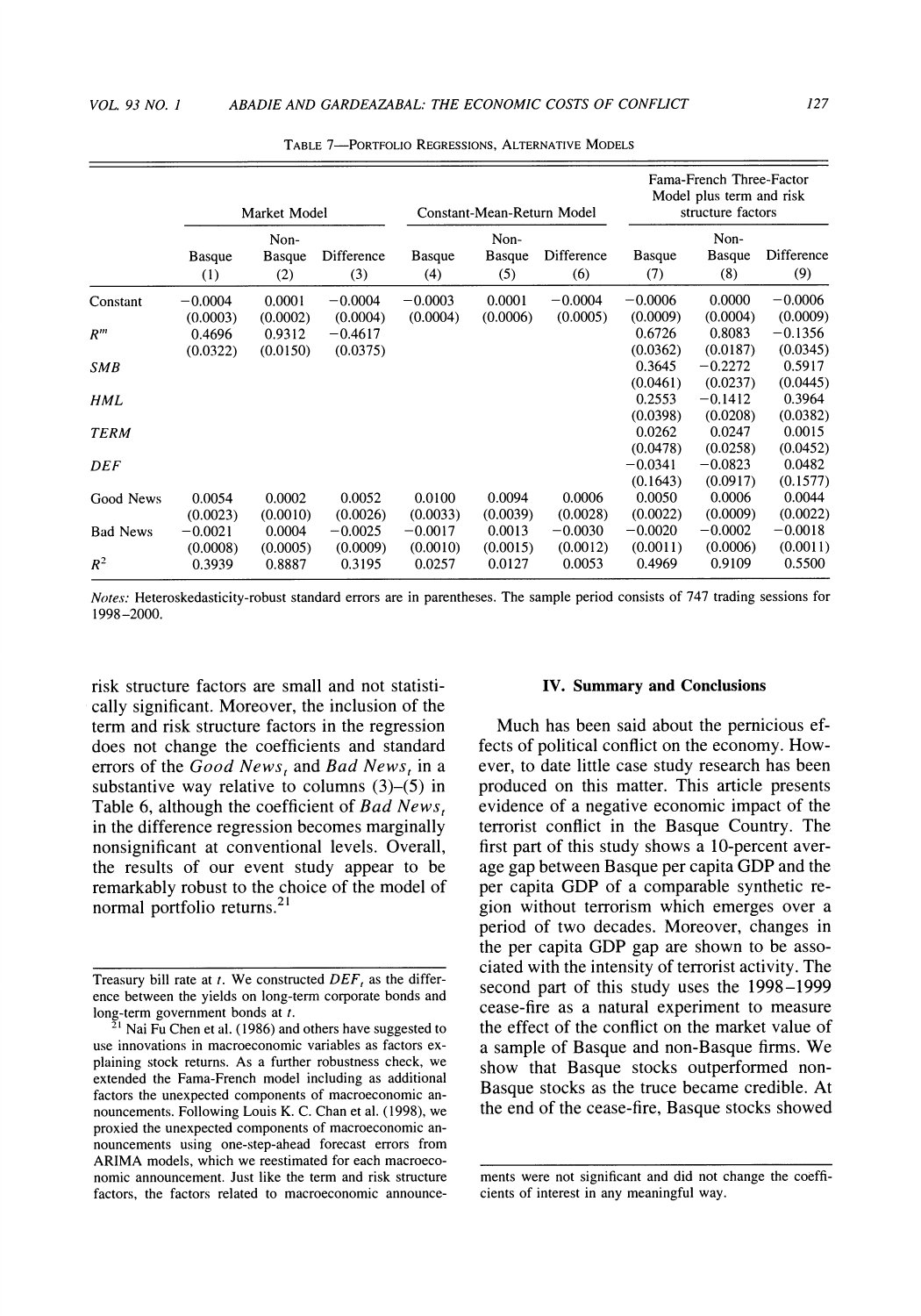**a negative performance relative to non-Basque stocks.** 

**Although we focus here on the Basque conflict, the methods applied in this article can be used to investigate the economic effects of conflicts elsewhere. The application of the techniques in this article to the study of other conflicts will also shed light on the robustness of the procedure and serve as cross validation.** 

**Research of this sort could potentially have an undesirable impact if terrorists learn that their actions affect the economy negatively, assuming that is what they want to do. However, we do hope that, as Paul S. Nelson and John L. Scott (1992) found that media attention does not cause terrorism, academic attention does not cause terrorism either.** 

## **APPENDIX A: DATA SOURCES**

**Data on terrorist activity (deaths and kidnappings) are provided by the Spanish Ministry of Interior (2002). Regional data on GDP, investment, population density, and sectoral production come from Fundacion BBV (1999). Data on human capital for different regions have been collected by Mas et al. (1998). In some instances, the series were only available on a biennial basis. In those cases, annual figures were interpolated as simple averages of the years immediately preceding and following the missing years. The regions used for the analysis are the 17 autonomous communities of Spain (leaving out the small autonomous towns of Ceuta and Melilla on the coast of Africa). Oil prices come from the OECD statistical compendium CD-ROM. Data on stock prices, firm size (market value of outstanding shares), book equity, and dividends are routinely collected by the Madrid Stock Exchange (www.bolsamadrid. es). Interest rates on one-day public debt repurchase agreements and bonds come from the Bank of Spain. Data on macroeconomic announcements can be found at the Spanish National Statistical Institute's web page (www.ine.es).** 

#### **APPENDIX B: TECHNICAL DETAILS**

**Estimation of Per Capita GDP Gap.--Consider the problem,** 

$$
\underset{W \in \mathcal{W}}{\text{minimize}} (X_1 - X_0 W)'V(X_1 - X_0 W),
$$

where  $\mathcal{W} = \{ (w_1, \dots, w_J)' \text{ subject to } w_1 \}$  $+ \cdots + w_j = 1, w_j \ge 0 \ (j = 1, \ldots, J) \}$ , and  $X_1$ ,  $X_0$ , and V are as described in the text. The **solution to this problem, W\*(V), depends on the diagonal matrix V whose diagonal elements are weights which reflect the relative impor**tance of the variables in  $X_0$  and  $X_1$ . We selected **V such that per capita GDP for the Basque country during the 1960's is best reproduced by**  the synthetic control defined by  $W^*(V)$ . Let  $Z_1$ be a  $(10 \times 1)$  vector containing the real per **capita GDP values for the Basque Country dur**ing the period 1960–1969. Let  $\mathbb{Z}_0$  be  $(10 \times J)$ **matrix containing the values of the same variables for the J potential control regions. Then** 

$$
\mathbf{V}^* =
$$

$$
\underset{v \in \mathcal{V}}{\text{argmin}} \ (\mathbf{Z}_1 - \mathbf{Z}_0 \mathbf{W}^*(\mathbf{V}))'(\mathbf{Z}_1 - \mathbf{Z}_0 \mathbf{W}^*(\mathbf{V})),
$$

where  $\mathcal V$  is the set of all nonnegative diagonal  $(K \times K)$  matrices. The weights for the synthetic control are given by  $W^* = W^*(V^*)$ . **There are infinitely many equivalent solutions**  for  $V^*$  [if  $V^*$  is a solution so is  $V^*(c) = c \cdot V^*$ **for any positive scalar c], so we can normalize the Euclidean norm of V\* (or any positive diagonal element of V\*) to one.** 

**Alternatively, the synthetic Basque Country could be chosen to reproduce only the per capita GDP path for the Basque Country during the 1960's:** 

$$
W^* = \underset{W \in \mathcal{W}}{\operatorname{argmin}} (Z_1 - Z_0 W)' (Z_1 - Z_0 W).
$$

**The synthetic region chosen in this manner produced a larger GDP gap during the terrorism years than the one chosen to reproduce economic growth predictors. However, this procedure could be less appropriate to construct counterfactual per capita GDP paths, since it does not take into account information about known determinants of economic growth (like sectoral composition or human-capital endowments).** 

**Estimation of the Impulse-Response Function.-Since the number of periods is small we adopted a convenient parameterization to estimate the impulse-response function. We started considering a flexible dynamic model with**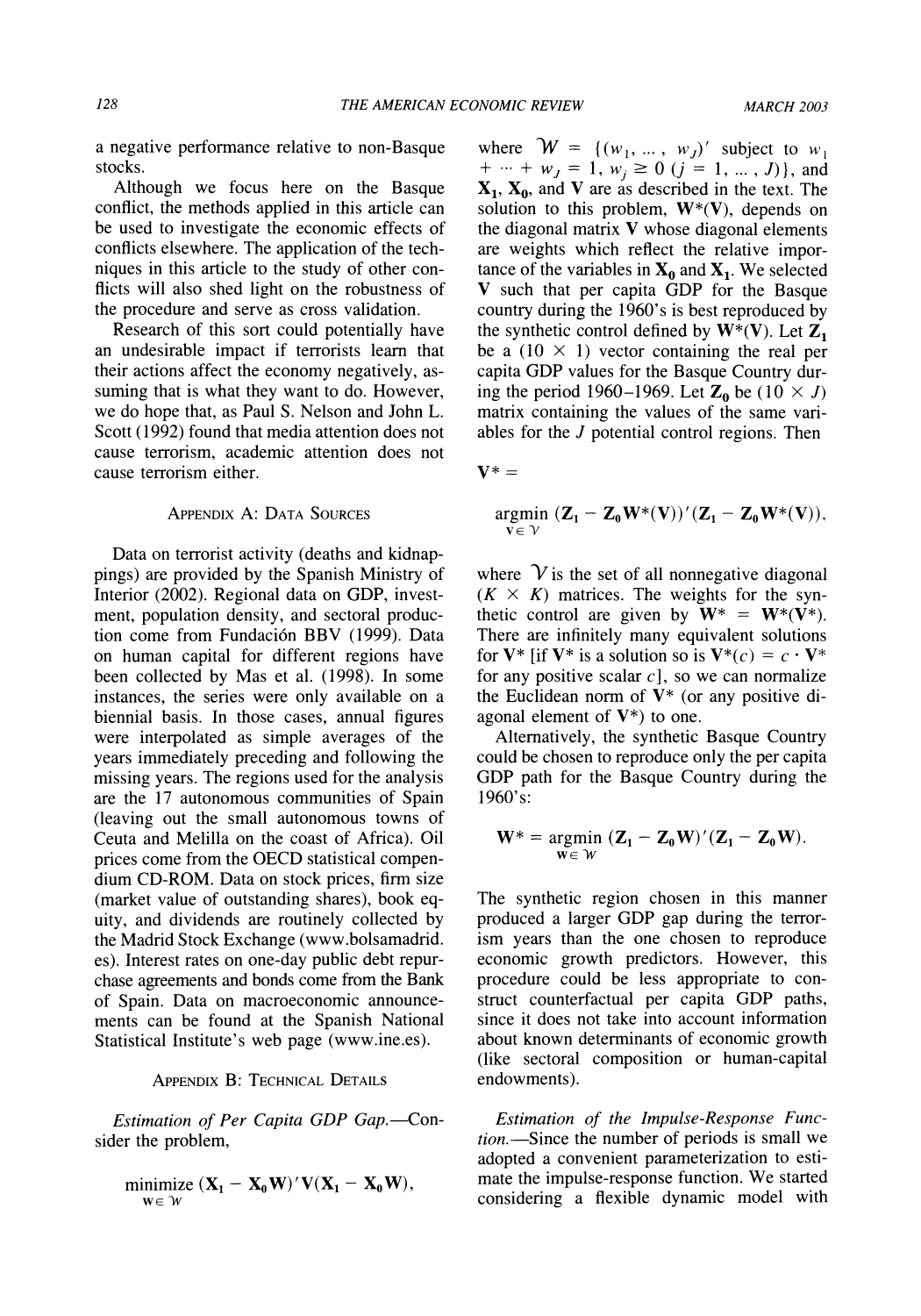|                        | (1)       | (2)       | (3)       | (4)       | (5)       |
|------------------------|-----------|-----------|-----------|-----------|-----------|
| $\mu$                  | $-0.2633$ | $-0.1060$ | $-0.1155$ | $-0.1438$ |           |
|                        | (0.2176)  | (0.1969)  | (0.1982)  | (0.2038)  |           |
| $\alpha_1$             | 1.3663    | 1.2279    | 1.2959    | 1.3141    | 1.3297    |
|                        | (0.2483)  | (0.2059)  | (0.1870)  | (0.1839)  | (0.1781)  |
| $\alpha_2$             | $-0.4624$ | $-0.3647$ | $-0.4076$ | $-0.4232$ | $-0.4301$ |
|                        | (0.2277)  | (0.1752)  | (0.1639)  | (0.1623)  | (0.1597)  |
| $\beta_0$              | $-0.0010$ | $-0.0075$ | $-0.0070$ |           |           |
|                        | (0.0078)  | (0.0088)  | (0.0091)  |           |           |
| $\beta_1$              | $-0.0195$ | $-0.0152$ | $-0.0224$ | $-0.0270$ | $-0.0284$ |
|                        | (0.0091)  | (0.0093)  | (0.0091)  | (0.0080)  | (0.0082)  |
| $\beta_{2}$            | $-0.0009$ | $-0.0144$ |           |           |           |
|                        | (0.0087)  | (0.0112)  |           |           |           |
| ρ                      | 0.0811    |           |           |           |           |
|                        | (0.2463)  |           |           |           |           |
| Number of observations | 40        | 41        | 41        | 41        | 41        |
| $R^2$                  | 0.9764    | 0.9751    | 0.9740    | 0.9736    | 0.9732    |

TABLE **B1-ESTIMATION OF THE IMPULSE-RESPONSE FUNCTION** 

**Notes: Estimates of the parameters in equation (B 1). Standard errors are in parentheses.** 

**AR(1) disturbances similar to the one proposed by Harvey (1990, p. 268):** 

(B1) 
$$
G_{t} = \mu + \alpha_{1} G_{t-1} + \alpha_{2} G_{t-2} + \beta_{0} D_{t} + \beta_{1} D_{t-1} + \beta_{2} D_{t-2} + u_{t},
$$

$$
u_{t} = \rho u_{t-1} + \varepsilon_{t},
$$

where  $G_t$  and  $D_t$  are respectively the per capita **GDP gap and number of death victims in period**   $t$ , and  $\varepsilon$ , are serially independent shocks. The vector of unknown parameters  $\boldsymbol{\theta} = (\mu, \alpha_1, \alpha_2, \alpha_3)$  $\beta_0$ ,  $\beta_1$ ,  $\beta_2$ ,  $\rho$ )' is to be estimated. Note however, that equation (B1) cannot be directly estimated by least squares, since the error term  $u_t$ , is **correlated with**  $G_{t-1}$  **and**  $G_{t-2}$  **by construction. Expressing**  $u_{t-1}$  **in term of lags of**  $G_t$  **and**  $D_t$  **we get:** 

**(B2)** 

$$
G_{t} = \pi_{0} + \pi_{1}G_{t-1} + \pi_{2}G_{t-2} + \pi_{3}G_{t-3}
$$

$$
+ \pi_{4}D_{t} + \pi_{5}D_{t-1} + \pi_{6}D_{t-2}
$$

$$
+ \pi_{7}D_{t-3} + \varepsilon_{t},
$$

where the vector  $\boldsymbol{\pi} = (\pi_0, \pi_1, \dots, \pi_7)'$  is a **nonlinear function of**  $\theta$ **.** We estimated equation **(B2) consistently by least squares for the period**  1955–1997. The parameters in  $\theta$  were recovered from the estimates of  $\pi$  by minimum dis**tance [see, e.g., Whitney K. Newey and Daniel McFadden (1994)]. The result is reported in**  Table B1 column (1). We proceeded by sequen**tially eliminating nonsignificant parameters in columns (2)-(5), which are estimated by least squares. Our preferred specification, which**  contains terms in  $G_{t-1}$ ,  $G_{t-2}$ , and  $D_{t-1}$  is **reported in column (5). Inverting the autoregressive terms, we obtain the impulse-response function:** 

$$
\delta_s = \frac{\partial G_{t+s}}{\partial D_t} = \begin{cases} 0 & \text{if } s = 0\\ \beta_1 & \text{if } s = 1\\ \alpha_1 \delta_{s-1} + \alpha_2 \delta_{s-2} & \text{if } s \ge 2, \end{cases}
$$

**where s runs over nonnegative integers. We report standard errors that are robust to misspecification. Confidence intervals for the impulseresponses in Figure 3 were constructed applying the delta method. Likelihood-based error bands as in Christopher A. Sims and Tao Zha (1999) produced similar results.** 

**Calculation of Portfolio Returns and Risk**  Factors.- We collected daily end-of-the-day **stock prices from Madrid's continuous-trading stock exchange market for the sample period January 2, 1998-December 29, 2000, for a total of 748 daily observations. We restricted the analysis to firms with complete data for the sample period. This restriction eliminates all firms which entered the market during the sample period, had their quotation suspended or**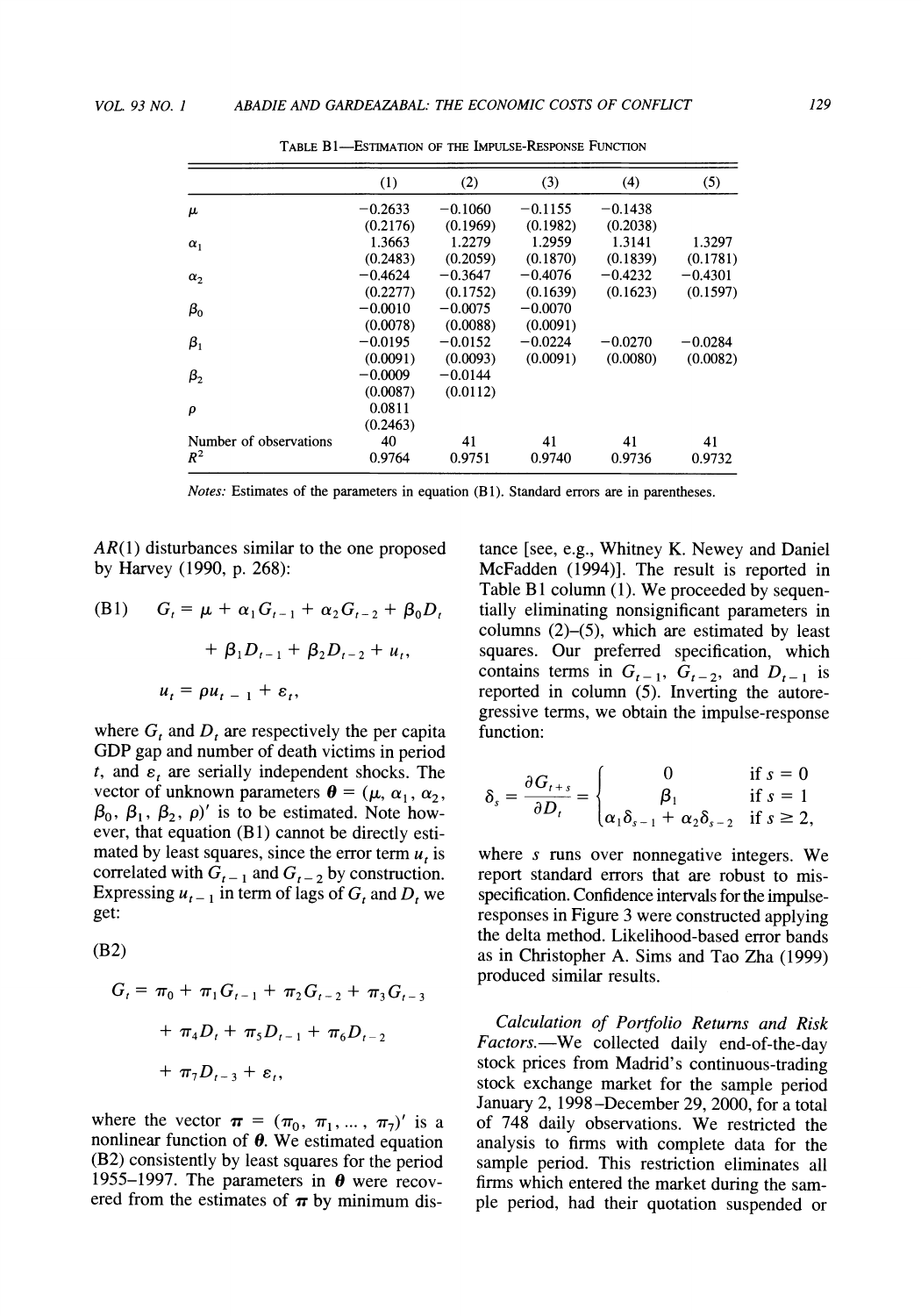**merged with another firm in the data file. This resulted in a sample of 81 firms. During 1998, stock prices were quoted in Spanish pesetas. Starting in January 4, 1999, quotations were in euros, thus requiring adjustment by multiplying the euro figures by the 166.386 peseta/euro fixed exchange rate. Stock prices were also adjusted for splits. Then, daily returns were calculated and adjusted for dividends and equity issue (also adjusted for peseta/euro conversion and splits). The return on the market portfolio was proxied by the rate of change of the general index of the Madrid Stock Exchange (IGBM) and the risk-free asset return was taken to be the return on the one-day public debt repurchase agreements. To construct the size and book-tomarket portfolios, we proceeded as in Fama and French. Information of size and book-tomarket ratio was not available for 7 firms which reduced the sample to 74 firms. We first ranked stocks according to market size and the median was used to split the sample in two groups, small (S) and big (B). Then, we classified stocks into three book-to-market groups: the bottom 30 percent (L), middle 40 percent (M), and top 30 percent (H). The size and book-to-market figures used in 1998, 1999, and 2000 correspond to the end of 1997, 1998, and 1999 figures, respectively. Then, we constructed six portfolios (S/L, S/M, S/H, B/L, B/M, and B/H) and computed daily value-weighted returns on those portfolios. The size portfolio used in the regressions is the daily difference between the average return on the small-size portfolios (S/L, S/M, and S/H) and the average return on the big-size portfolios (B/L, B/M, and B/H). The book-to-market portfolio is the daily difference between the average return on the high book-to-market portfolios (S/H and B/H) and the average return on the low book-to-market portfolios (S/L and B/L). The term premium factor is the difference between the average yield on long-term (ten-year or more) government bonds, and the one-month Treasury bill rate. The default premium factor is the difference between the average yield on long-term (ten-year or more) corporate and the average yield on long-term (ten-year or more) government bonds.** 

**We then computed calendar time returns on buy-and-hold Basque and non-Basque portfolios. We excluded an additional Basque firm since its market valuation accounted for 75 percent of the value of Basque portfolio total mar-** **ket valuation. The Basque portfolio contains 14 stocks and the non-Basque portfolio 59 stocks. Table B2 provides a list of the stocks in the Basque and non-Basque portfolios.** 

**The buy-and-hold portfolios constructed at the beginning of the sample were value weighted. There is no rebalancing (buying or selling stocks) in the buy-and-hold portfolios,**  reflecting a passive investment strategy. Let  $V_{i,t}$ **be the market valuation of all shares of stock i**  held in portfolio  $j$  in period  $t$ . Let  $V^j$ , be the market valuation of portfolio *j* at time *t*, that is

$$
V_t^j = \sum_{i=1}^{n_j} V_{i,t}^j,
$$

where  $n_i$  is the number of stocks in portfolio *j*. Let  $R_{i,t}^{j}$  be the market return of stock *i* in **portfolio** *j* between periods  $t - 1$  and  $t$ . The **buy-and-hold investment strategy implies that**   $V_{i,t}^j = (1 + R_{i,t}^j) V_{i,t-1}^j$  for all t, hence  $V_{i,t}^j =$  $\sum_{i=1}^{n_j} (1 + R'_{i,t})V'_{i,t-1} = V'_{t-1} + \sum_{i=1}^{n_j}$  $R_{i,t}^{j} V_{i,t-1}^{j}$ . Therefore, the return of portfolio *j* **between periods**  $t - 1$  **and t is given by** 

$$
R_t^j = \frac{V_t^j - V_{t-1}^j}{V_{t-1}^j}
$$
  
= 
$$
\sum_{i=1}^{n_j} R_{i,t}^j \left( \frac{V_{i,t-1}^j}{V_{t-1}^j} \right)
$$
  
= 
$$
\sum_{i=1}^{n_j} R_{i,t}^j \omega_{i,t-1}^j
$$
,

where  $\omega_{i,t}^j = V_{i,t}^j / V_t^j$  is the weight of stock i **in portfolio j at time t. The evolution of weights over time is described by the following equation:** 

$$
\omega_{i,t}^j = \frac{V_{i,t}^j}{V_t^j}
$$
  
= 
$$
\frac{(1 + R_{i,t}^j)V_{i,t-1}^j}{\left(1 + \sum_{i=1}^{n_j} R_{i,t}^j \left(\frac{V_{i,t-1}^j}{V_{t-1}^j}\right)\right)V_{t-1}^j}
$$
  
= 
$$
\frac{(1 + R_{i,t}^j)\omega_{i,t-1}^j}{1 + \sum_{i=1}^{n_j} R_{i,t}^j \omega_{i,t-1}^j}.
$$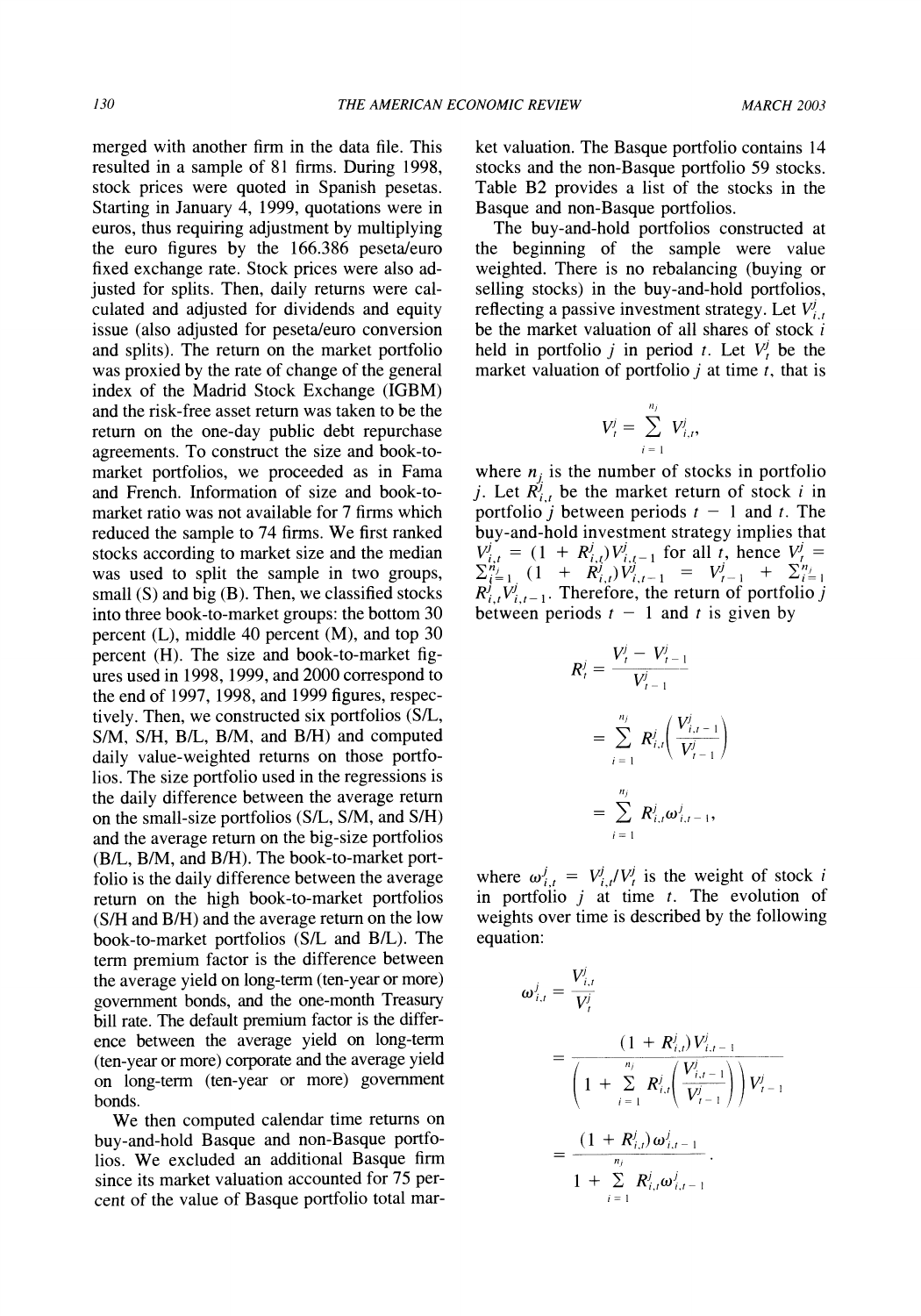|            | <b>Basque Stocks</b>                        |            |                                             |
|------------|---------------------------------------------|------------|---------------------------------------------|
| <b>ACR</b> | Aceralia Corporación Siderúrgica, S.A.      | FAE        | Faes Fábrica Esp. Prod. Químicos y Farma.   |
| <b>ASA</b> | Tavex Algodonera, S.A.                      | GUI        | Banco Guipuzcoano, S.A.                     |
| <b>AZK</b> | Azkoyen S.A.                                | KOI        | Koipe, S.A.                                 |
| <b>BYB</b> | Bodegas y Bebidas, S.A.                     | TUB        | Tubacex, S.A.                               |
| <b>CAF</b> | Construcciones y Auxiliar de Ferrocarril    | <b>VAS</b> | Banco de Vasconia, S.A.                     |
| <b>CPL</b> | <b>Cementos Portland</b>                    | <b>VID</b> | Vidrala, S.A.                               |
| <b>EUR</b> | Europistas Concesionaria Española, S.A.     | <b>VIS</b> | Viscofan, S.A.                              |
|            | Non-Basque Stocks                           |            |                                             |
| <b>ACE</b> | Autopistas Concesionaria Española, S.A.     | GCO        | Catalana Occidente, S.A.                    |
| <b>ACS</b> | Actividades de Const. y Servicios S.A.      | <b>GPP</b> | Grupo Picking Pack, S.A.                    |
| <b>ACX</b> | Acerinox, S.A.                              | <b>IBG</b> | Iberpapel Gestión, S.A.                     |
| <b>ADZ</b> | Adolfo Domínguez, S.A.                      | <b>MAP</b> | Corporación Mapfre, Cia. Int. de Reaseguros |
| <b>AGS</b> | Sdad. General Aguas de Barcelona, S.A.      | <b>MDF</b> | Grupo Duro Felguera, S.A.                   |
| <b>ALB</b> | Corporación Financiera Alba, S.A.           | <b>MPV</b> | Mapfre Vida, S.A.                           |
| <b>ALD</b> | Aldeasa, S.A.                               | <b>MVC</b> | Metrovacesa, S.A.                           |
| <b>ANA</b> | Acciona, S.A.                               | <b>NEA</b> | Nicolas Correa, S.A.                        |
| <b>AND</b> | Banco de Andalucía                          | <b>NMO</b> | Nueva Montaña de Quijano, S.A.              |
| <b>ARA</b> | Energía e Industrias Aragonesas, S.A.       | PAS        | Banco Pastor, S.A.                          |
| <b>AZC</b> | Asturiana del Zinc, S.A.                    | PIN        | Prima Inmobiliaria, S.A.                    |
| <b>BAM</b> | Bami, S.A. Inmobiliaria de Construcciones   | POP        | Banco Popular Español, S.A.                 |
| <b>BKT</b> | Bankinter, S.A.                             | <b>PSG</b> | Prosegur, S.A., Cia. de Seguridad           |
| <b>BVA</b> | Banco de Valencia, S.A.                     | <b>PUL</b> | Puleva, S.A.                                |
| CAN        | Hidroeléctrica del Cantábrico, S.A.         | <b>REP</b> | Repsol, S.A.                                |
| CAS        | Banco de Castilla, S.A.                     | <b>RIO</b> | Bodegas Riojanas, S.A.                      |
| <b>CBL</b> | Banco de Crédito Balear, S.A.               | <b>SED</b> | Seda de Barcelona, S.A. (LA)                |
| <b>CEP</b> | Cia. Española de Petroleos, S.A.            | <b>SOL</b> | Sol Meliá, S.A.                             |
| <b>CPF</b> | Campofrio Alimentación, S.A.                | <b>TEF</b> | Telefónica, S.A.                            |
| <b>CRI</b> | Cristaleria Española, S.A.                  | <b>UBS</b> | Urbanizaciones y Transportes, S.A.          |
| <b>CTF</b> | Cortefiel, S.A.                             | <b>UNF</b> | Unión Eléctrica-Fenosa, S.A.                |
| <b>CTG</b> | Gas Natural SDG, S.A. (Catalana Gas)        | <b>UPL</b> | Unipapel, S.A.                              |
| <b>DIN</b> | Dinamia Capital Privado, S.A.               | <b>URA</b> | Uralita, S.A.                               |
| <b>DRC</b> | Grupo Dragados, S.A.                        | <b>URB</b> | Inmobiliaria Urbis, S.A.                    |
| <b>ECR</b> | Ercros S.A.                                 | <b>VAL</b> | Vallehermoso, S.A.                          |
| <b>ELE</b> | Endesa, S.A.                                | <b>VDR</b> | Portland Valderrivas, S.A.                  |
| <b>ENC</b> | Grupo Empresarial Ence, S.A.                | <b>ZNC</b> | Española del Zinc, S.A.                     |
| <b>FCC</b> | Fomento de Construcciones y Contratas, S.A. | <b>ZOT</b> | Zardoya Otis, S.A.                          |
| FIL        | Filo, S.A.                                  | <b>ZRG</b> | Banco Zaragozano, S.A.                      |
| GAL        | Banco de Galicia, S.A.                      |            |                                             |

**TABLE B2-LIST OF STOCKS** 

**The starting values of the weights were calcu**lated as  $\omega_{i,0}^j = M_{i,0}^j/M_0^j$ , where  $M_{i,0}^j$  is the total **market value of all outstanding shares of stock**   $i$  in portfolio  $j$  in period 0 and  $M_0^j$  is the total **market value of all outstanding shares of stocks included in portfolio j. Therefore, at the beginning of the sample, the buy-and-hold portfolios were value-weighted portfolios.** 

## **REFERENCES**

**Acemoglu, Daron and Robinson, James A. "A Theory of Political Transitions." American Economic Review, September 2001, 91(4), pp. 938-63.** 

- **Aldcroft, Derek H. The European economy, 1914-1990. New York: Routledge, 1993.**
- **Alesina, Alberto; Ozler, Sule; Roubini, Nouriel and Swagel, Phillip. "Political Instability and Economic Growth." Journal of Economic Growth, June 1996, 1(2), pp. 189-211.**
- **Alesina, Alberto and Perotti, Roberto. "Income Distribution, Political Instability and Investment." European Economic Review, June 1996, 40(6), pp. 1203-28.**
- **→ Barro, Robert J. "Economic Growth in a Cross Section of Countries." Quarterly Journal of Economics, May 1991, 106(2), pp. 407-43.** 
	- **Barro, Robert J. and Sala-i-Martin, Xavier. Economic growth. New York: McGraw-Hill, 1995.**